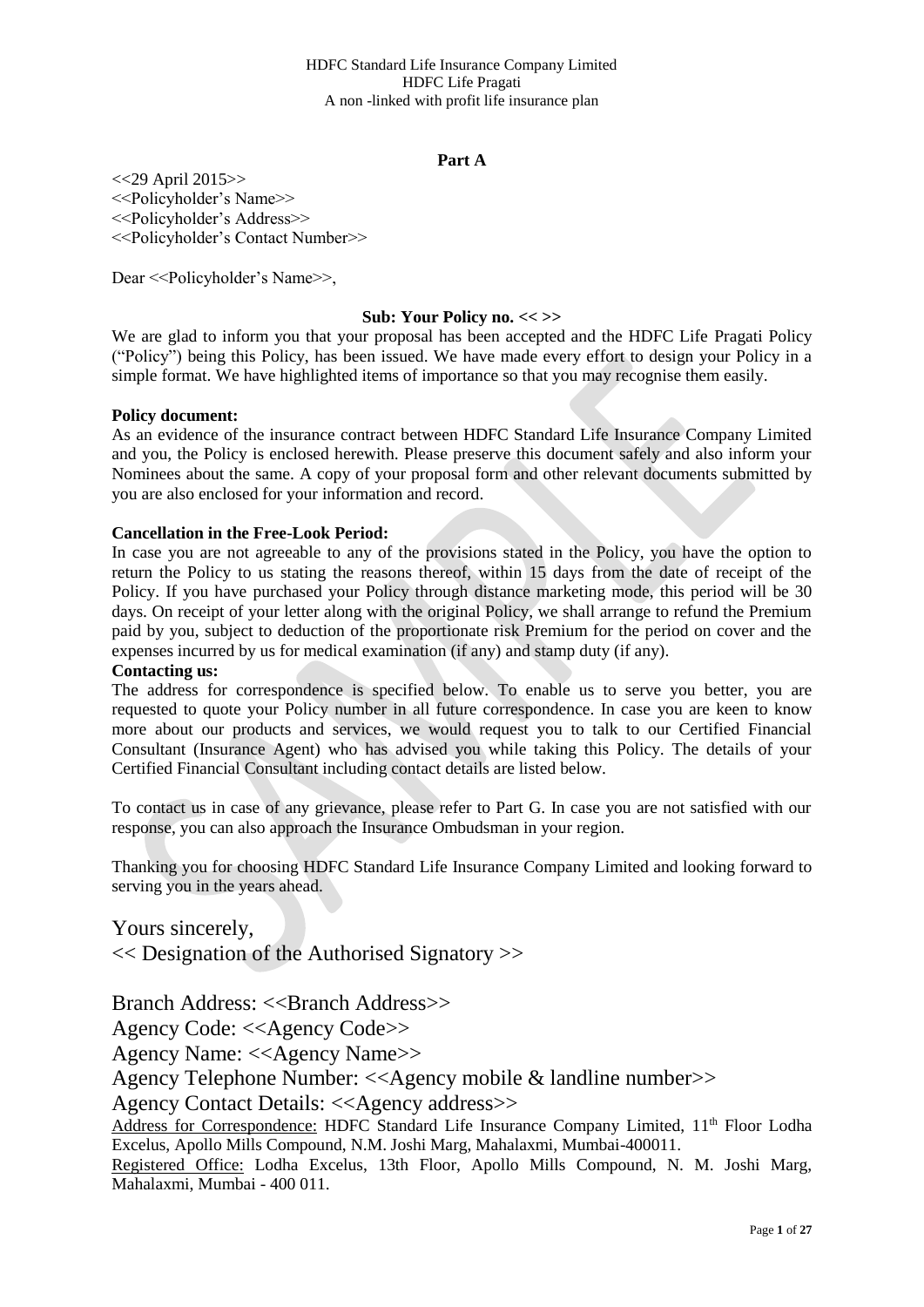Call 1860-267-9999 (local charges apply). DO NOT prefix any country code e.g. +91 or 00. Available all days from 9am to 9pm | Email – service@hdfclife.com| NRIservice@hdfclife.com (For NRI customers only) Visit – www.hdfclife.com.CIN:U99999MH2000PLC128245.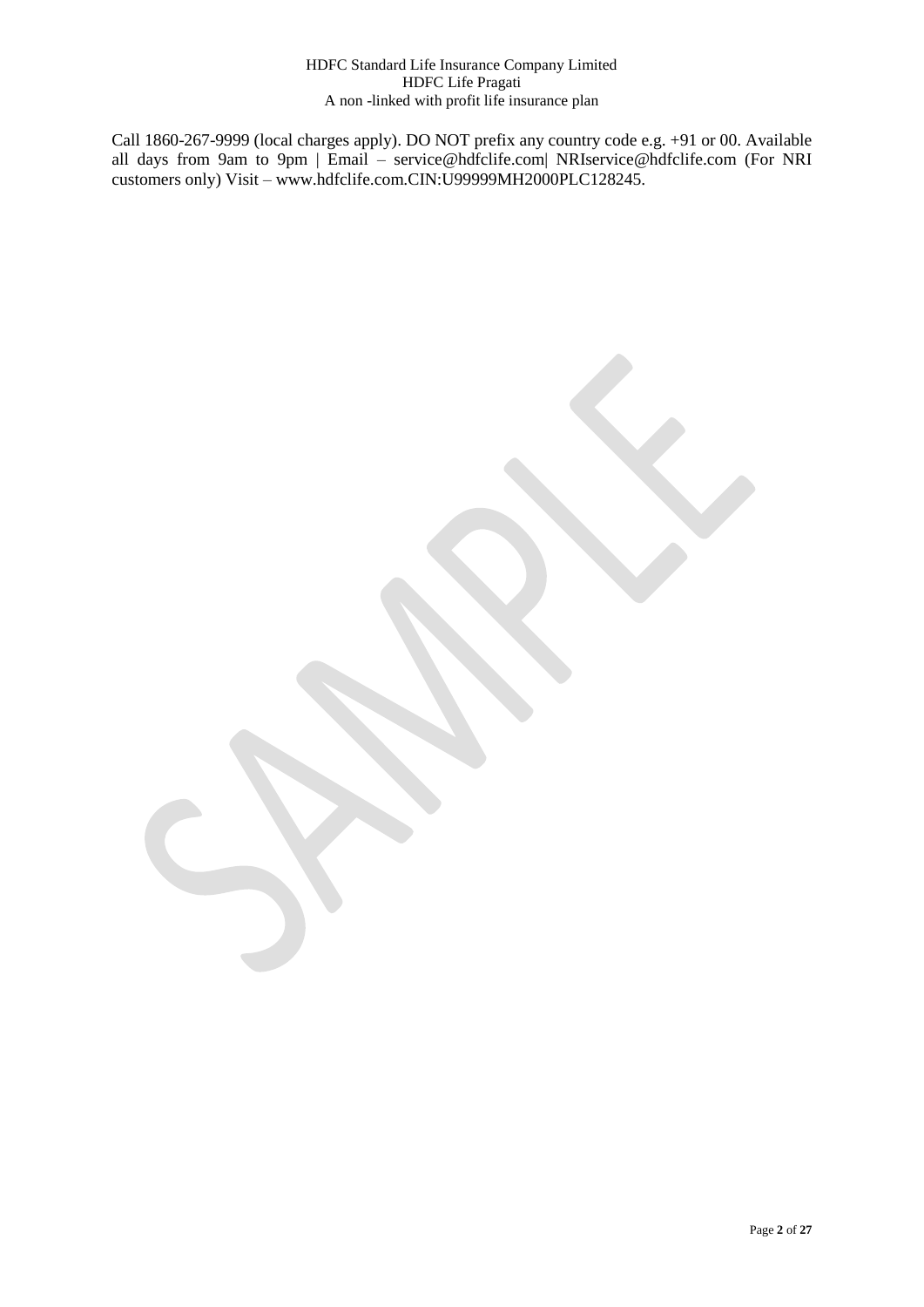# **POLICY DOCUMENT- HDFC LIFE PRAGATI**

# **Unique Identification Number: << 101N114V01>>**

Your Policy is a non -linked with profit life insurance regular/ limited Premium paying plan. This document is the evidence of a contract between HDFC Standard Life Insurance Company Limited and the Policyholder as described in the Policy Schedule given below. This Policy is based on the proposal made by the within named Policyholder and submitted to the Company along with the required documents, declarations, statements, applicable medical evidence and other information received by the Company from the Policyholder, Life Assured or on behalf of the Policyholder ("Proposal"). This Policy is effective upon receipt and realisation, by the Company, of the consideration payable as first Premium under the Policy. This Policy is written under and will be governed by the applicable laws in force in India and all Premiums and benefits are expressed and payable in Indian Rupees.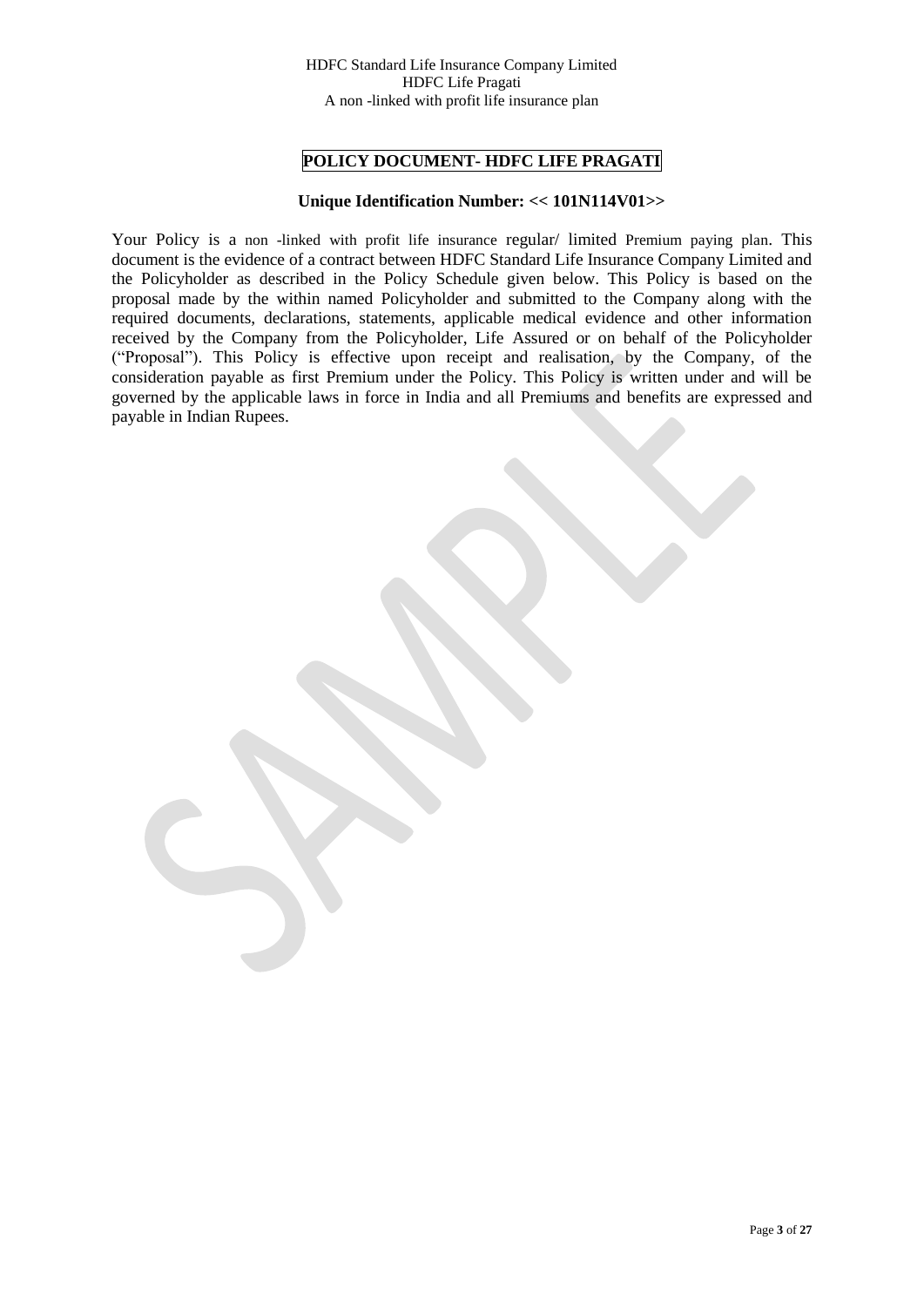# **POLICY SCHEDULE**

# Policy number: << >> **Client ID: << >>**

# **Policyholder Details**

| <b>Name</b>    | ペー |
|----------------|----|
| <b>Address</b> |    |

#### **Life Assured Details**

| <b>Name</b>                                    | $<<$ $>>$          |
|------------------------------------------------|--------------------|
| Date of Birth                                  | $<<$ dd/mm/yyyy >> |
| Age on the Date of Risk<br><b>Commencement</b> | $<<$ >> years      |
| <b>Age Admitted</b>                            | $<<\text{Yes/No}$  |
| <b>Policy Details</b>                          |                    |

# **Policy Details**

| <b>Date of Commencement of Policy</b>                                        | $<<$ Date>>                                               |
|------------------------------------------------------------------------------|-----------------------------------------------------------|
| <b>Date of Risk Commencement</b>                                             | $<<$ RCD $>>$                                             |
| Date of Issue/Inception of Policy                                            | $<<$ First Issue Date>>                                   |
| <b>Premium Due Date(s)</b>                                                   | $<<$ dd/month $>>$                                        |
| <b>Sum Assured on Maturity</b>                                               | $<<$ >>                                                   |
| <b>Sum Assured on Death</b>                                                  | Rs.<>>                                                    |
| <b>Annualised Premium</b>                                                    | $Rs. \ll>>$                                               |
| <b>Policy Term</b>                                                           | $<<$ >> years                                             |
| <b>Premium Paying Term</b>                                                   | $<<$ >> years                                             |
| <b>Frequency of Premium Payment</b>                                          | << Annual/Half-yearly/ Quarterly/ Monthly >>              |
| <b>Premium per Frequency of Premiun</b><br><b>Payment</b>                    | $Rs. \ll>>$                                               |
| <b>Underwriting Extra Premium per</b><br><b>Frequency of Premium Payment</b> | $Rs. \ll>>$                                               |
| <b>Total Premium per Frequency of</b><br><b>Premium Payment</b>              | $Rs. \ll>>$                                               |
| <b>Grace Period</b>                                                          | $<< 15$ (for Monthly mode) 30 (for other modes) $>>$ days |
| <b>Final Premium Due Date</b>                                                | $<<$ dd/mm/yyyy >>                                        |
| <b>Maturity Date</b>                                                         | $<<$ dd/mm/yyyy >>                                        |

The Premium amount is excluding any Service Tax and any other statutory tax or duty leviable on the Premium. Amount of Service Tax, and and any other statutory taxes or duties and levies will be charged at actual as per prevalent rate.

|                                                                         | <b>NOMINATION SCHEDULE</b> |                     |
|-------------------------------------------------------------------------|----------------------------|---------------------|
| <b>Nominee's Name</b>                                                   | $<<$ Nominee-1 $>>$        | $<<$ Nominee-2 $>>$ |
| <b>Date of Birth of Nominee</b>                                         | $<<$ dd/mm/yyyy >>         | $<<$ dd/mm/yyyy >>  |
| <b>Nomination Percentage</b>                                            | $<<$ >> %                  | $<<$ >> %           |
| <b>Nominee's Address</b>                                                | $<<$ >>                    | $<<$ $>>$           |
| <b>Appointee's Name</b><br>(Applicable where the Nominee is<br>a minor) | $<<$ >>                    |                     |
| Date of Birth of Appointee                                              | $<<$ dd/mm/yyyy $>>$       |                     |
| <b>Appointee's Address</b>                                              | << >>                      |                     |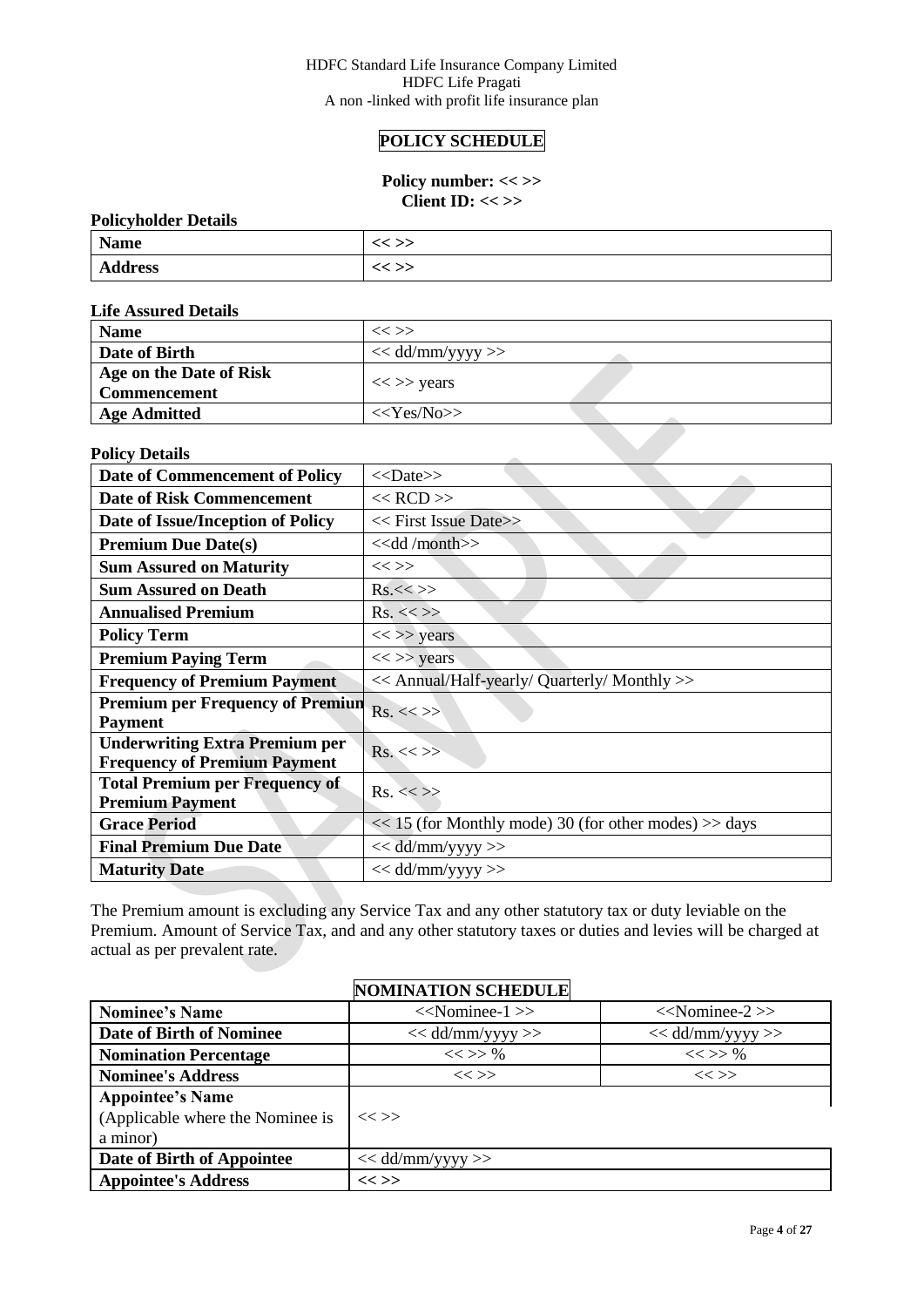# Signed at Mumbai on <<>> For HDFC Standard Life Insurance Company Limited

# Authorised Signatory

In case you notice any mistake, you may return the Policy document to us for necessary correction.

# **SPACE FOR ENDORSEMENTS**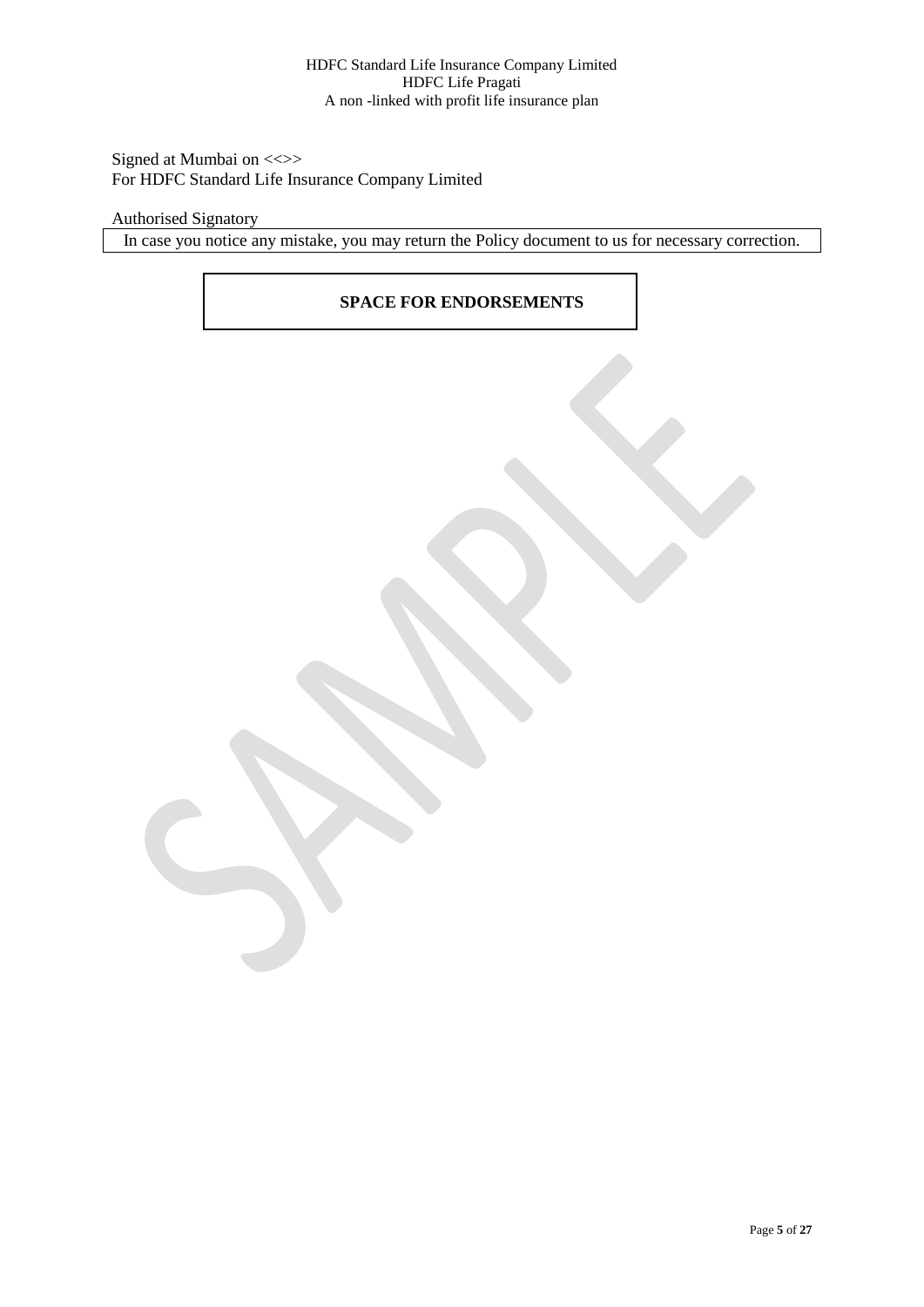# **Part B (Definitions)**

In this Policy, the following definitions shall be applicable:

- 1) *Appointee –* means the person named by you and registered with us in accordance with the Nomination Schedule, who is authorized to receive the Death Benefit under this Policy on the death of the Life Assured while the Nominee is a minor;
- 2) *Assignee*  means the person to whom the rights and benefits under this Policy are transferred by virtue of assignment under section 38 of the Insurance Act, 1938, as amended from time to time;
- *3)* Authority/ IRDAI means Insurance Regulatory and Development Authority of India;
- 4) *Company, company, Insurer, Us, us, We, we, Our, our means or refers to HDFC Standard* Life Insurance Company Limited;
- *5) Date of Risk Commencement -* means the date, as stated in the Policy Schedule, on which the insurance coverage under this Policy commences;
- *6) Frequency of Premium Payment* means the period, as stated in the Policy Schedule, between two consecutive Premium due dates for the Policy;
- 7) *Life Assured* means the person as stated in the Policy Schedule on whose life the contingent events have to occur for the benefits to be payable. The Life Assured may be the Policyholder;
- 8) *Maturity Date* means the date stated in the Policy Schedule, on which the Policy Term expires and this Policy terminates;
- 9) *Nominee(s)* means the person named by you and registered with us in accordance with the Nomination Schedule, who is authorized to receive the Death Benefit under this Policy, on the death of the Life Assured;
- 10) *Policy Anniversary*  means the annual anniversary of the Date of Risk Commencement;
- 11) *Policyholder, You, you, your* means or refers to the Policyholder stated in the Policy Schedule;
- 12) *Policy Term –* means the term of the Policy as stated in the Policy Schedule;
- 13) *Premium(s )* means an amount stated in the Policy Schedule, payable by you to us for every policy year by the due dates, and in the manner stated in the Policy Schedule, to secure the benefits under this Policy, excluding service tax or any other taxes, cesses or levies;
- 14) *Premium Paying Term –* means the period as stated in the Policy Schedule, in years, over which Premiums are payable;
- *15) Revival of Policy* means restoration of the Policy, which was discontinued due to the nonpayment of Premium, by the Company with all the benefits mentioned in the Policy document, with or without rider benefits, if any, upon the receipt of all the Premiums due and other charges/late fee, if any, as per the terms and conditions of the Policy, upon being satisfied as to the continued insurability of the insured/Policyholder on the basis of the information, documents and reports furnished by the Policyholder;
- 16) *Revival Period*  means the period of two consecutive years from the date of discontinuance of the Policy, during which period the Policyholder is entitled to revive the Policy, which was discontinued due to the non-payment of Premium, in accordance with the terms of Revival of a Policy;
- 17) *Simple reversionary bonus -* The simple reversionary bonus rate is expressed as a percentage of the Sum Assured on Maturity as declared from time to time. No guarantee shall be applicable to the declaration of future rates of reversionary bonus;
- 18) *Sum Assured on Death* means the absolute amount of benefit which is guaranteed to become payable on death of the Life Assured as per the terms and conditions specified in the Policy;
- 19) *Sum Assured on Maturity* means the absolute amount of benefit which is guaranteed to be payable on maturity of the Policy;
- 20) *Surrender* means complete withdrawal/ termination of the entire Policy;
- 21) *Surrender Value* means an amount, if any, that becomes payable in case of Surrender of the Policy in accordance with the terms and conditions of the Policy.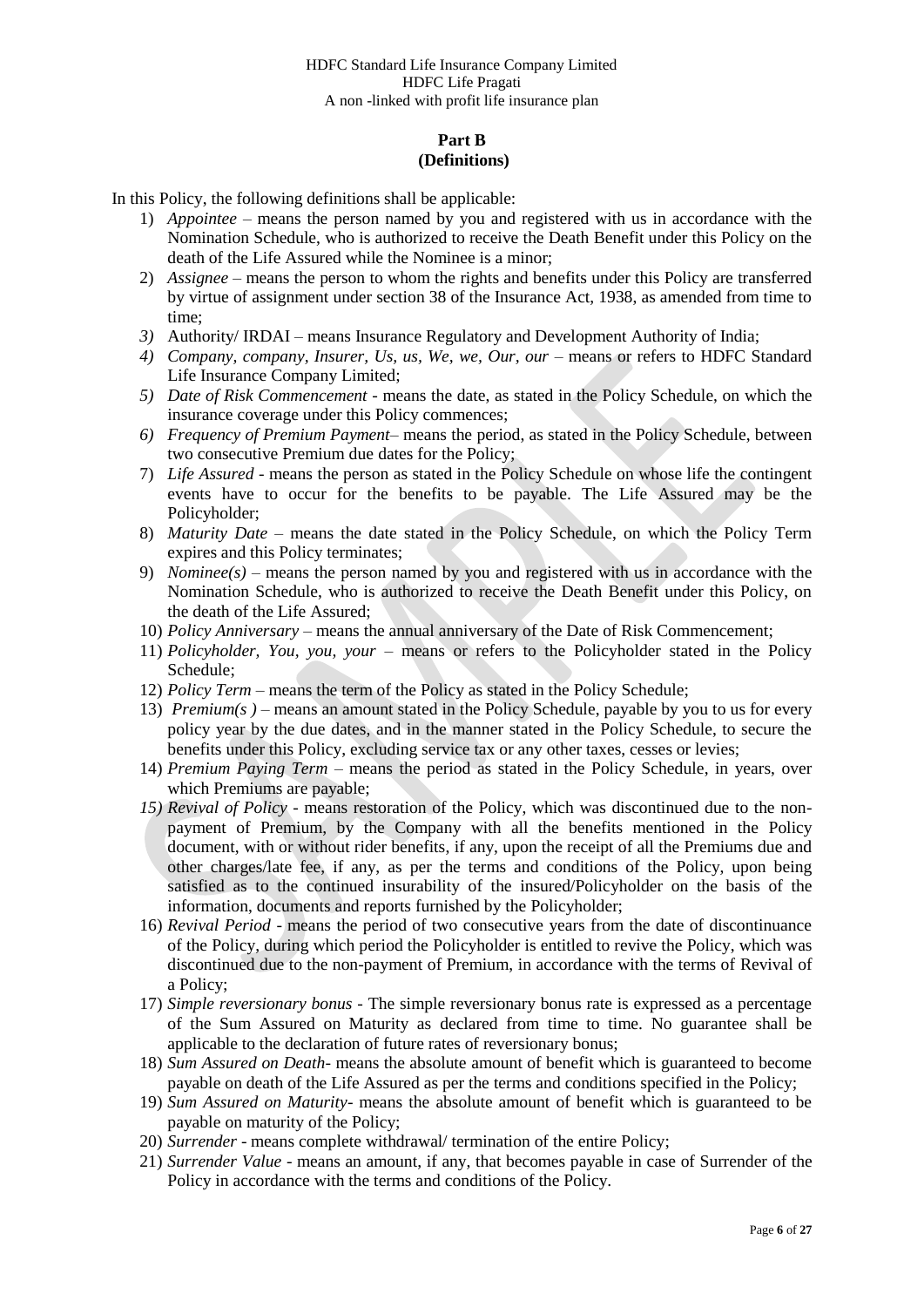# **Part C**

# **A. Benefits**

# 1. *Death Benefit*

This benefit is payable as a lump sum if death of the Life Assured occurs before the Maturity Date, provided the Policy is in force or the Policy is fully paid up. The Death Benefit shall be the higher of:

- $\bullet$  Sum Assured on Death + accrued Simple reversionary bonus till the date of death (if any)  $+$  interim bonus (if any)  $+$  terminal bonus (if any);
- 105% of Total Premiums paid.

Where, the Sum Assured on Death shall be the higher of the following:

- i. A multiple of Annualised Premium, where the multiple shall be:
	- 10 for entry age less than 45 years
	- 7 for entry age 45 years and above;
- ii. Sum Assured on Maturity.

"Annualised Premium" shall be the Premium payable in a year chosen by the Policyholder, excluding the underwriting extra Premiums, loadings for modal Premiums, service tax and cess, if any.

It is to be noted that in case of death during Grace Period, any unpaid Premiums shall be deducted from the Death Benefit.

2. *Maturity Benefit*

On the survival of the Life Assured till Maturity Date, the Maturity Benefit is payable as a lump sum provided the Policy is in force or the Policy is fully paid up. The Maturity Benefit shall be higher of:

- Sum Assured on Maturity + accrued Simple reversionary bonus (if any) + interim Bonus (if any) + terminal Bonus (if any);
- 100 % of Total Premiums paid.
- 3. *Surrender Benefit:*

The Surrender Benefit is payable upon surrender, as a lump sum provided the Policy is in force or the Policy is fully paid up. Surrender value shall be as payable as per Part D Clause A.

- 4. All Simple reversionary bonus, interim Bonus, terminal bonus shall be at the discretion of the Company.
- 5. All benefits are subject to the exclusions set out in Part F Clause A (Exclusions).
- 6. Upon the payment of any one of the benefits (i.e. either the Death Benefit, the Maturity Benefit or the Surrender Benefit) the Policy terminates and no further benefits are payable.
- 7. The recipients of benefits under this Policy shall be as specified below:
	- Death Benefit shall be payable to the registered Nominee(s) or Appointee (in case of minor Nominee), if the Policyholder and the Life Assured are the same; or to the Policyholder if the Life Assured is other than the Policyholder.
	- All other benefits shall be payable to the Policyholder.
	- If the Policy has been assigned, all benefits shall be payable to the Assignee.
- In case of any unique situation or doubt the Company's decision will be final and binding. 8. For the purpose of the benefits payable under this Policy, "Total Premium" shall mean
- aggregate of all Premium paid by you, excluding the underwriting extra Premium (if any).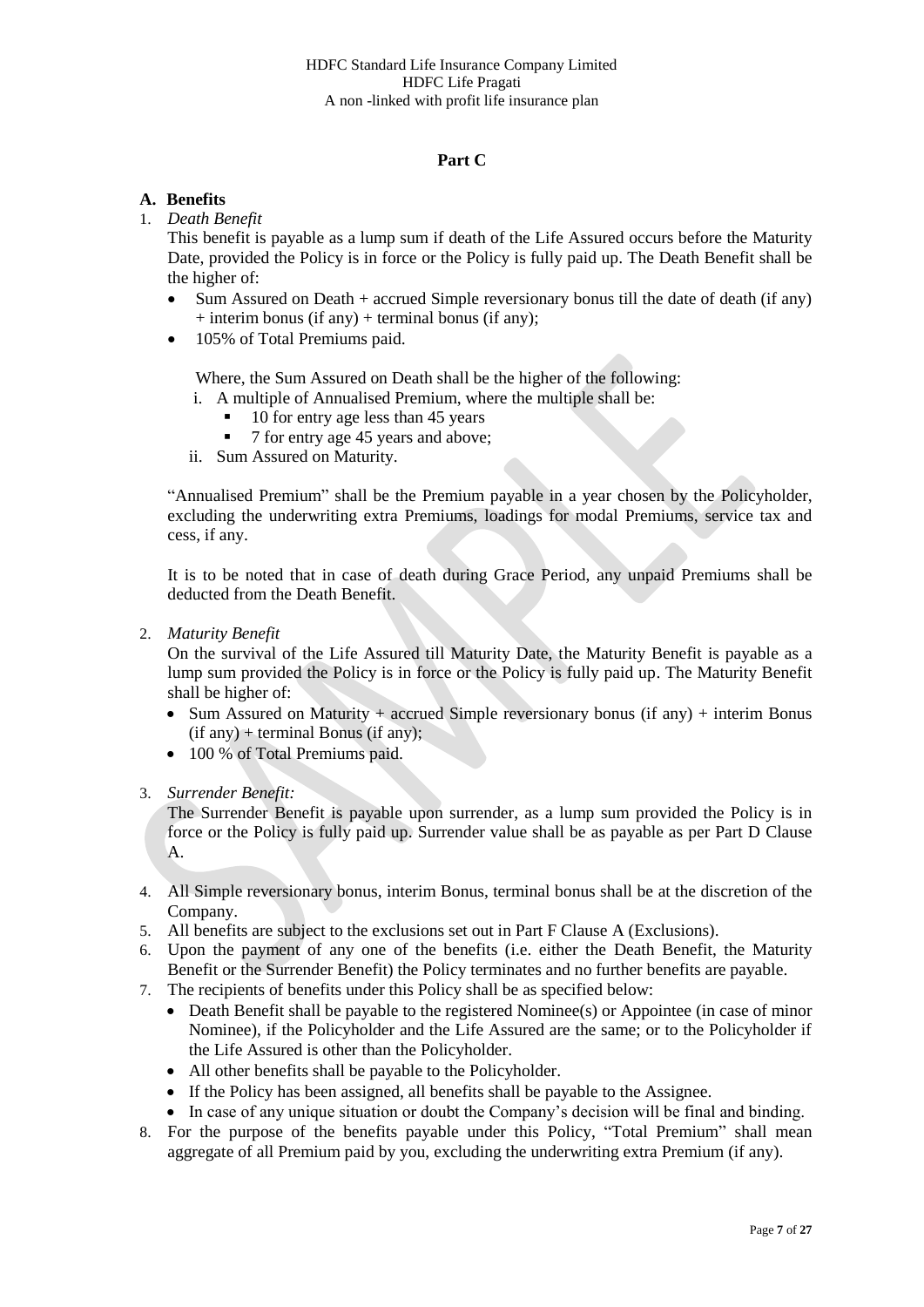### **B. Payment and cessation of Premiums**

- 1. The first Premium must be paid along with the submission of your completed application. Subsequent Premiums shall become due in full on the due dates as per the Frequency of Premium Payment set out in your Policy Schedule.
- 2. Premiums under the Policy can be paid on yearly, half-yearly, quarterly or monthly basis as per the chosen Frequency of Premium Payment and as set out in the Policy Schedule.
- 3. If you have chosen monthly Frequency of Premium Payment, we may collect amount equivalent to first 3 months Premium instalment in advance on the date of commencement of Policy, as a prerequisite to allow monthly mode of Premium payment. Further monthly frequency is available only with Standing Instructions (SI)/Electronic Clearance Service (ECS) mode of payment\*.
- 4. The Premiums that fall due in the same financial year can be paid in advance. However, where the Premium due in one financial year is paid in advance in earlier financial year, we may collect the same for a maximum period of three months in advance of the due date of the Premium.
- 5. Any Premiums paid before the due date will be deemed to have been received on the due date for that Premium.
- 6. Premium will be deemed to remain unpaid if the Premium amount has not been realised by us. If any Premium remains unpaid after the expiry of the Grace Period, your Policy shall become Paid-Up/lapse, as the case may be. In that event, the benefits under such Policy shall be payable in accordance with Part D Clause B as stated below.
- 7. Premiums are payable by you without any obligation on us to issue a reminder notice to you.
- 8. Where the Premiums have been remitted otherwise than in cash\*, the application of the Premiums received is conditional upon the realisation of the proceeds of the instrument of payment, including electronic mode.

\* Cash as a manner of premium payment can be accepted subject to the internal policies of the Company

### **C. Grace Period:**

A Grace Period of 30 days in case of annual, half-yearly and quarterly mode and 15 days in case of monthly mode, is allowed for the payment of each renewal Premium after the first Premium. We will not accept part payment of the Premium.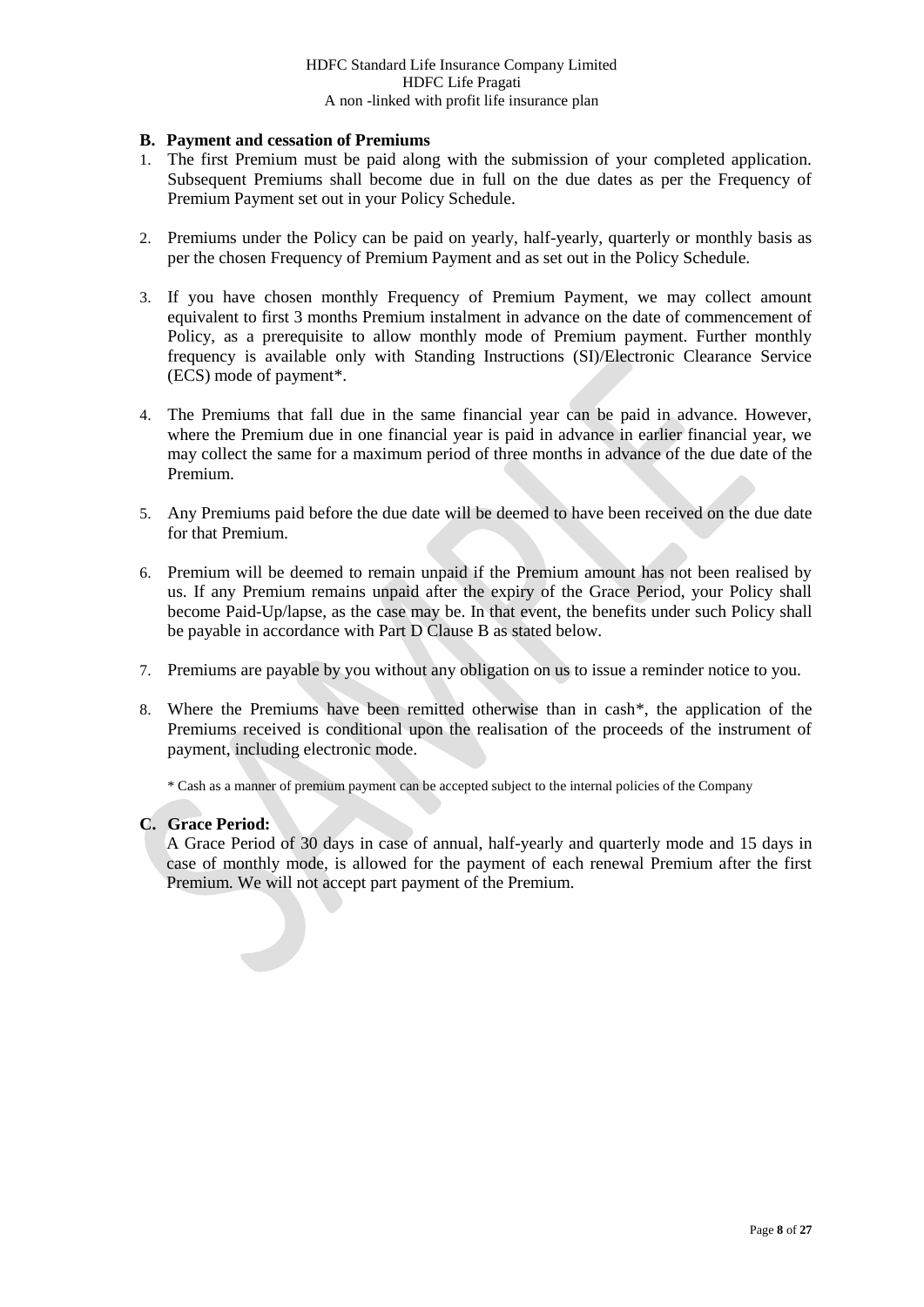# **Part D**

# **A. Surrender Value:**

- 1. Surrender value for Policies shall be the higher of the following:
	- Guaranteed Surrender Value (GSV);
	- Special Surrender Value (SSV).

Where,

- I. Guaranteed Surrender Value for in force Policy, fully paid-up and paid up Policy
	- i. Guaranteed Surrender Value is acquired upon payment of:
		- a) All Premiums for the first 2 Policy years if the Premium Paying Term is less than 10 years;
		- b) All Premiums for the first 3 Policy years if the Premium Paying Term is 10 years.
	- ii. The Guaranteed Surrender Value shall be the sum of Guaranteed Surrender Value of Premiums and the Guaranteed Surrender Value of bonuses already accrued to the Policy.
	- iii. The Guaranteed Surrender Value of Premiums shall be determined as the Guaranteed Surrender Value factors on Premiums paid, applicable at the time of Surrender multiplied to the total Premiums paid till the date of Surrender.
	- iv. The Guaranteed Surrender Value of bonuses shall be determined as the Guaranteed Surrender Value factors on accrued bonuses applicable at the time of Surrender multiplied to the total bonuses already accrued to the Policy.
	- v. The Guaranteed Surrender Value factors on Premiums paid are specified in Appendix 1. Guaranteed Surrender Value factors on accrued bonuses are specified in Appendix 2.
- II. Guaranteed Surrender Value for lapsed Policies: Lapsed Policies may be surrendered any time during the outstanding term. Guaranteed Surrender Value for lapsed Policies is zero.
- III. The Special Surrender Value for an in force Policy, fully paid-up and paid up Policy shall be determined as the Special Surrender Value factor<sup>#</sup> applicable at the time of Surrender multiplied to the acquired paid-up Maturity Benefit (as specified under Part D Clause B).

No discrimination shall be made between a surrendering and maturing policy from the in force state with respect to the applicable terminal bonus rate

IV. Special Surrender Value for lapsed Policies shall be determined as the Special Surrender Value factor<sup>#</sup> applicable at the time of Surrender multiplied to the lapsed Maturity Benefit (as specified under Part D Clause B).

#SSV factors are not guaranteed and may be changed with prior approval from IRDAI.

# **B. Lapsed /Paid-up Policies:**

- 1. If a due Premium has not been paid until the expiry of the Grace Period, the Policy shall:
	- lapse if it has not acquired a Guaranteed Surrender Value;
	- becomes Paid-up if it has acquired a Guaranteed Surrender Value.
- 2. Lapsed Policy

Lapsed Policy shall continue to offer following benefits on earlier of Surrender, maturity or death:

- Surrender: As specified under Part D Clause A;
- Maturity: 100% of total Premiums paid;
- Death.

This Policy offers an auto cover continuance feature for Death Benefit. The auto cover continuance shall apply for

i. two years; or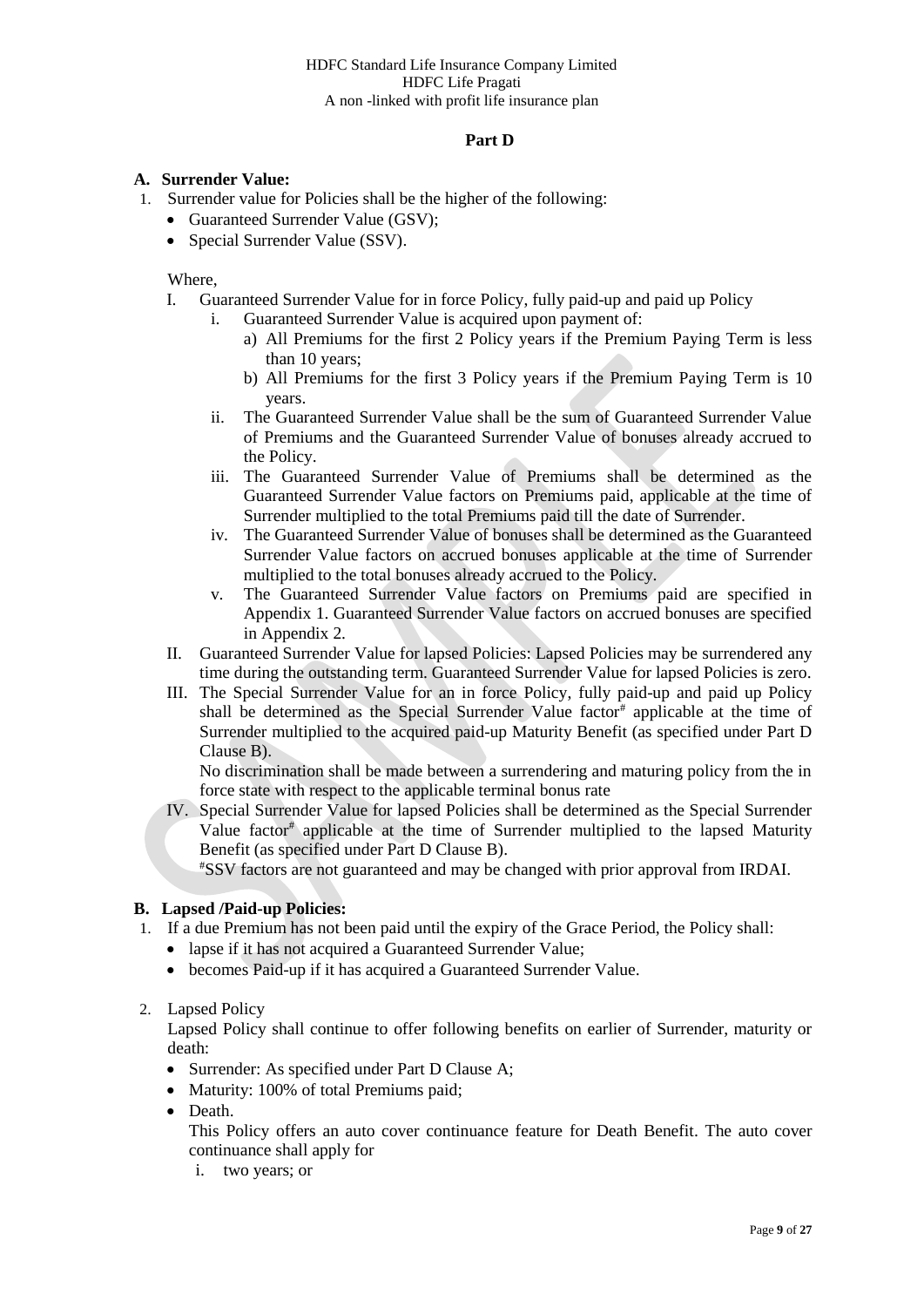ii. outstanding Policy Term

whichever is lower, from the date of Premium discontinuance. The auto cover period commences after the grace period and continues for a period of two years from the date of premium discontinuance or the outstanding term whichever is lower.

The Death Benefit payable during the auto cover continuance period shall be the higher of:

- i. Sum Assured on Death + accrued Simple reversionary bonus till the date of premium discontinuance (if any) + interim bonus (if any) + terminal bonus (if any);
- ii. 105% of Total Premiums paid.

The Death Benefit payable after auto cover continuance period shall be 100% of total Premium paid.

3. Paid-up Policy

For the purpose of Paid-up Policy,

- Paid-up Sum Assured on Death = Sum Assured on Death x  $(t/n)$
- Paid-up Sum Assured on Maturity = Sum Assured on Maturity x  $(t/n)$

Where,  $t =$  total Premiums paid,  $n =$  total Premiums payable under the Policy.

Simple reversionary bonus accrued to the Policy till the date the Policy is made paid-up will continue to remain attached, but the paid-up policy will cease to qualify for the addition of any future reversionary bonus.

Paid-up Policy offers the following benefits on earlier of Surrender, maturity or death:

- Surrender: As specified under Part D Clause A;
- Maturity:
	- Maturity Benefit for Paid-up policies shall be higher of:
	- i. Paid-up Sum Assured on Maturity + accrued Simple reversionary bonus till the date of Paid-up (if any) + interim bonus (if any) + terminal bonus (if any);
	- ii. 100% of Total Premiums paid
- Death.

Auto cover continuance feature defined above is applicable for Paid up policy as well. The Death Benefit payable during the auto cover continuance period shall be the higher of:

- i. Sum Assured on Death + accrued Simple reversionary bonus till the date of Premium discontinuance (if any) + interim bonus (if any) + terminal bonus(if any);
- ii. 105% of Total Premiums paid.

The Death Benefit payable after auto cover continuance period shall be higher of the following:

- i. Paid-up Sum Assured on Death + accrued Simple reversionary bonus till the date of Paid-up (if any) + interim bonus (if any) + terminal bonus (if any);
- ii. 105% of Total Premiums paid.
- **C.** All benefits under Part D shall be subject to Clause 4, 5, 6 and 7 of Part C.

### **D. Alteration:**

Policyholder has the option to alter the Premium Frequency only.

### **E. Policy loan provisions:**

The Policyholder can avail loan facility only once the Policy has acquired the Surrender value. Such loan shall be subject to terms and conditions as the Company may specify from time to time. The current terms and conditions of the Company are stated below:

• The Policyholder should be at least 18 years of age at the time of requesting the loan;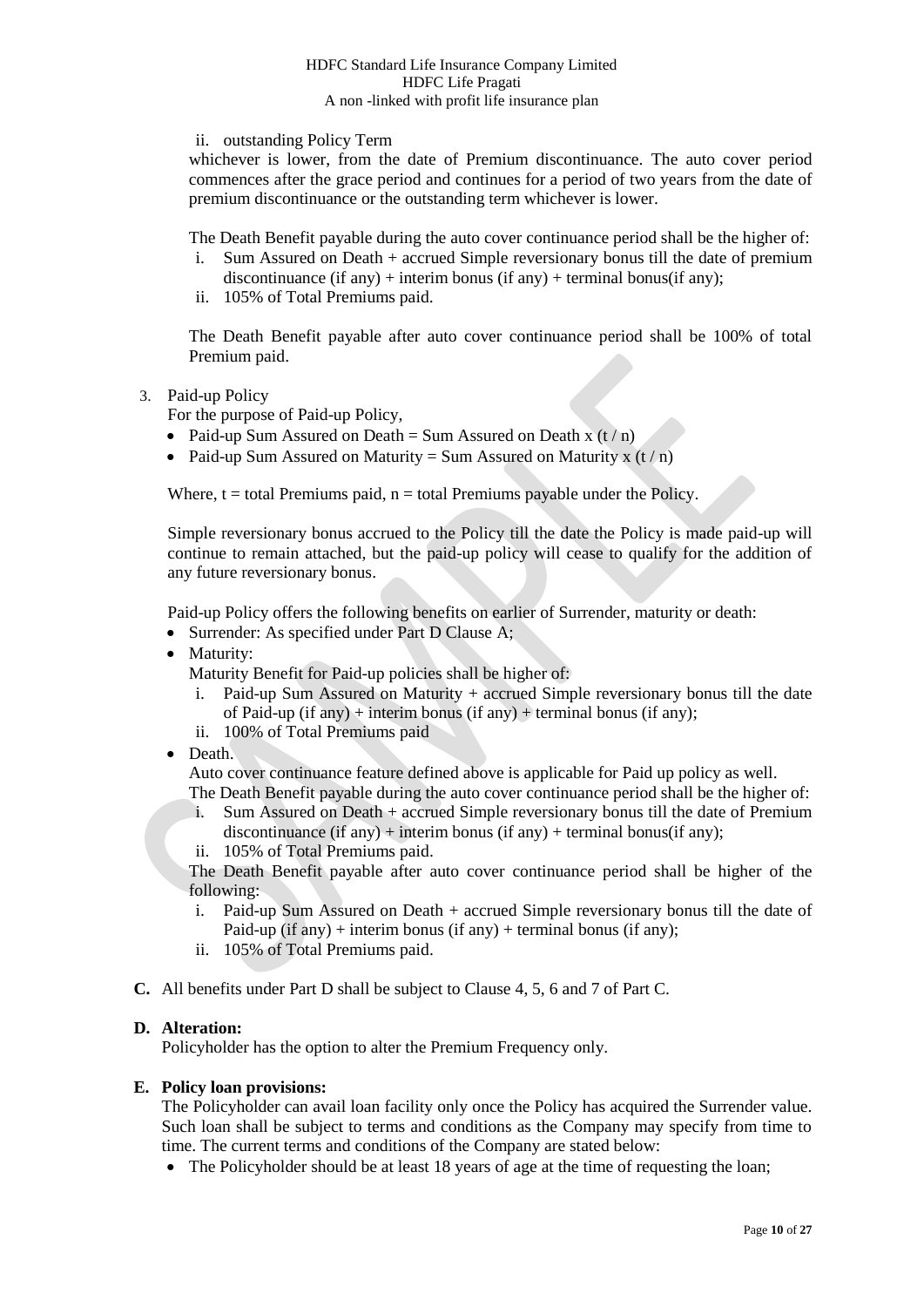- The loan amount will be subject to maximum 80% of the Surrender Value;
- The rate of interest payable on such loan amount shall be as prescribed by the Company at the time of granting the loan. Currently, the interest rate on loan is 10.5% p.a.;
- Before any benefits are paid out, loan outstanding together with the interest thereon will be deducted and the balance amount will be payable;
- Where the loan outstanding including interest exceeds 90% of the Surrender Value for a paid-up Policy, then the Policy will be foreclosed and the Policyholder will be paid the Surrender Value less loan outstanding including interest;
- An in-force or fully paid-up Policy shall not be foreclosed for non re-payment of loan.

# **F. Free-look provision**

In case you are not agreeable to any of the provisions stated in the Policy, you have the option to return the Policy to us stating the reasons thereof, within 15 days from the date of receipt of the Policy. If you have purchased your Policy through distance marketing mode, this period will be 30 days. On receipt of your letter along with the original Policy, we shall arrange to refund the Premium paid by you, subject to deduction of the proportionate risk Premium for the period on cover and the expenses incurred by us for medical examination (if any) and stamp duty (if any)

# **G. Revival**

The Revival Period shall be of two years as specified by the current Regulations. The Revival shall be subject to the Board Approved Underwriting Policy and payment of unpaid Premiums with interest. The current rate of interest is 10.50% p.a.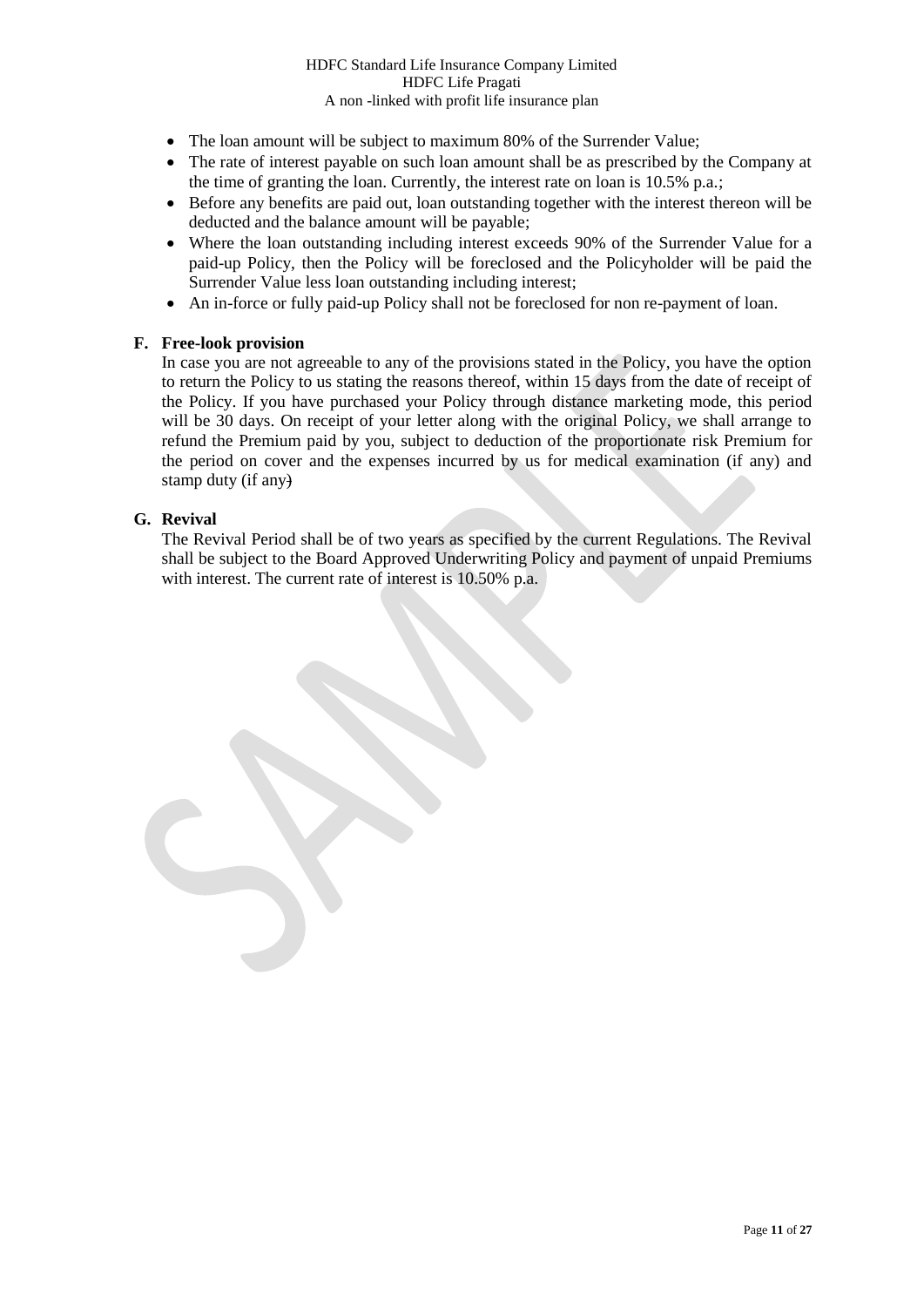#### **Part F (General Terms & Conditions)**

### **A. Exclusions**

Suicide claim provisions

In case of death of Life Assured due to suicide within 12 months from the Date of Inception of the Policy, the Death Benefit payable to the nominee or beneficiary of the Policyholder shall be equal to 80% of the Premiums paid provided the Policy is in-force.

In case of death of Life Assured due to suicide within 12 months from the date of Revival of Policy, the Death Benefit payable to the nominee or beneficiary of the Policyholder shall be equal to an amount which is higher of 80% of the Premiums paid till the date of death or Surrender Value as available on the date of death.

### **B. Age Admitted**

The Company has calculated the Premiums under the Policy on the basis of the age of the Life Assured as declared in the Proposal. In case you have not provided proof of age of the Life Assured with the Proposal, you will be required to furnish such proof of age of the Life Assured as is acceptable to us and have the age admitted. In the event the age so admitted ("Correct Age") during the Policy Term is found to be different from the age declared in the Proposal, without prejudice to our rights and remedies including those under the Insurance Act, 1938 as amended from time to time, we shall take one of the following actions:

i) If eligible, and if the Correct Age is found to be higher, the benefit payable under this Policy/ Rider (if any) shall be after deduction of such difference of Premium (i.e difference in Premium paid based on age declared in the Proposal and Premium based on the Correct Age) along with interest thereon. In such cases, before calculating the amount of benefit payable, the Policy shall be subject to re-underwriting and the sum assured shall be subject to eligibility as per underwriting norms and the Premium to be deducted shall be calculated proportionately on such sum assured payable. If the Correct Age is found to be lower, excess Premiums without any interest shall be refunded.

ii) If ineligible for the Policy basis the Correct Age, the Policy shall be void-ab-initio and the total Premiums paid shall be refunded without interest after deducting all applicable charges like medical (if any), Stamp Duty (if any), risk etc.

### **C. Claim Procedure**

- (1) Maturity Benefit: The Maturity Benefit will be paid if and only if:
	- i. The Policy has matured and the Life Assured is alive on the Maturity Date,
	- ii. No claim has been made on the Policy, except any survival benefit, if any,
	- iii. The Policy has not been discontinued or surrendered or cancelled or terminated, and
	- iv. All relevant documents including the original Policy document in support of your claim have been provided to the Company.
- (2) Death Benefit: The Death Benefit will be paid if and only if:
	- i. The death of the Life Assured has occurred before the Maturity Date,
	- ii. The standard Policy provisions specified in Part F Clause A (Exclusions) and Part F Clause G (Incorrect Information and Non Disclosure) are not attracted,
	- iii. The Policy has not been surrendered or cancelled or terminated, and
	- iv. All relevant documents in support of the claim have been provided to the Company. These would normally include the following:

Basic documentation for all death claims:

- i. Completed claim form, (including NEFT details and bank account proof as specified in the claim form);
- ii. Original Policy;
- iii. Original or copy Death Certificate issued by Municipal Authority/ Gram Panchayat / Tehsildar (attested by issuing authority);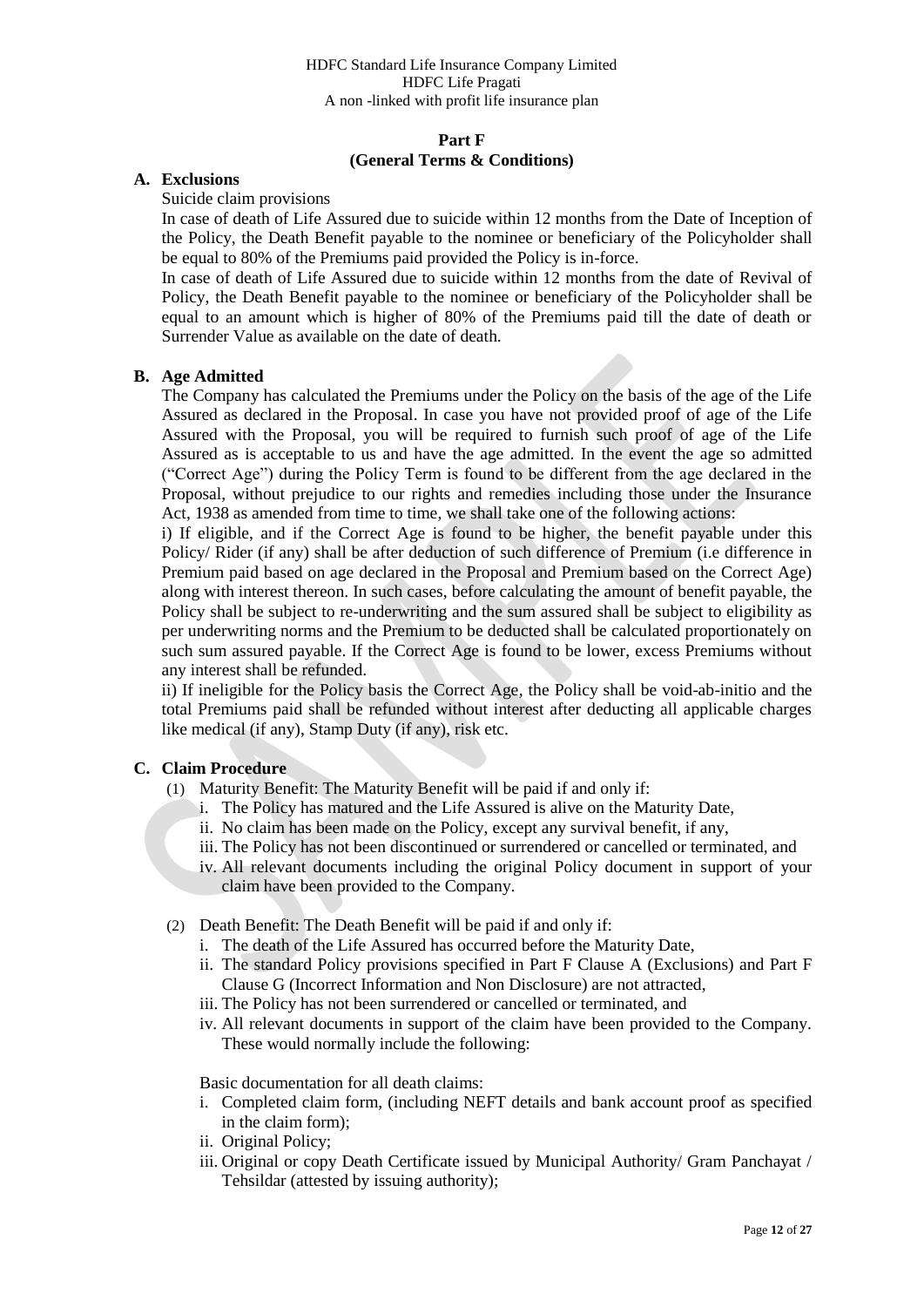- iv. Original or copy of certificate of doctor certifying cause of death (attested by issuing authority); and
- v. Claimant's identity and residence proof.

Additional records (if death is due to natural causes):

i. Original or copy of past and current medical records (Indoor case paper, admission notes, discharge summary) attested by hospital authorities.

Additional records (if death is due to un-natural causes):

- i. Original or copy of First Information Report, Police Panchnama report attested by Police authorities; and
- ii. Original or copy of Postmortem report attested by hospital authority.

Note:

- i. In case original documents are submitted, attestation on the document by authorities is not required.
- ii. Depending on the circumstances of the death, further documents may be called for as we deem fit.

The claim is required to be intimated to us within a period of three years from the date of death. However, we may condone the delay in claim intimation, if any, where the delay is proved to be for reasons beyond the control of the claimant.

### **D. Assignment**

The Policyholder can assign or transfer of a policy in accordance with Section 38 of the Insurance Act, 1938 as amended from time to time. Simplified version of the provisions of Section 38 is enclosed in Annexure I for reference.

### **E. Nomination**

The Policyholder can nominate a person/ persons in accordance with Section 39 of the Insurance Act, 1938 as amended from time to time. Simplified version of the provisions of Section 39 is enclosed in Annexure II for reference.

### **F. Issuance of Duplicate Policy:**

The Policyholder can request for a duplicate copy of the Policy at HDFC Life offices or through Certified Financial Consultant (Insurance Agent) who advised you while taking this Policy. While making an application for duplicate Policy the Policyholder is required to submit a notarized original indemnity bond on stamp paper. Additional charges may be applicable for issuance of the duplicate Policy.

### **G. Incorrect Information and Non-Disclosure**

Fraud, misrepresentation and forfeiture would be dealt with in accordance with provisions of Section 45 of the Insurance Act 1938 as amended from time to time. Simplified version of the provisions of Section 45 is enclosed in Annexure III for reference.

#### **H. Policy on the life of a Minor**

Where the Policy has been taken for the benefit of the Life Assured who is a minor, the Policy shall automatically vest unto the Life Assured on his attaining majority.

#### **I. Taxes**

# (1) Indirect Taxes

Service Tax and any statutory tax, duty and levy shall be levied as applicable. Any taxes, statutory levy becoming applicable in future may become payable by you by any method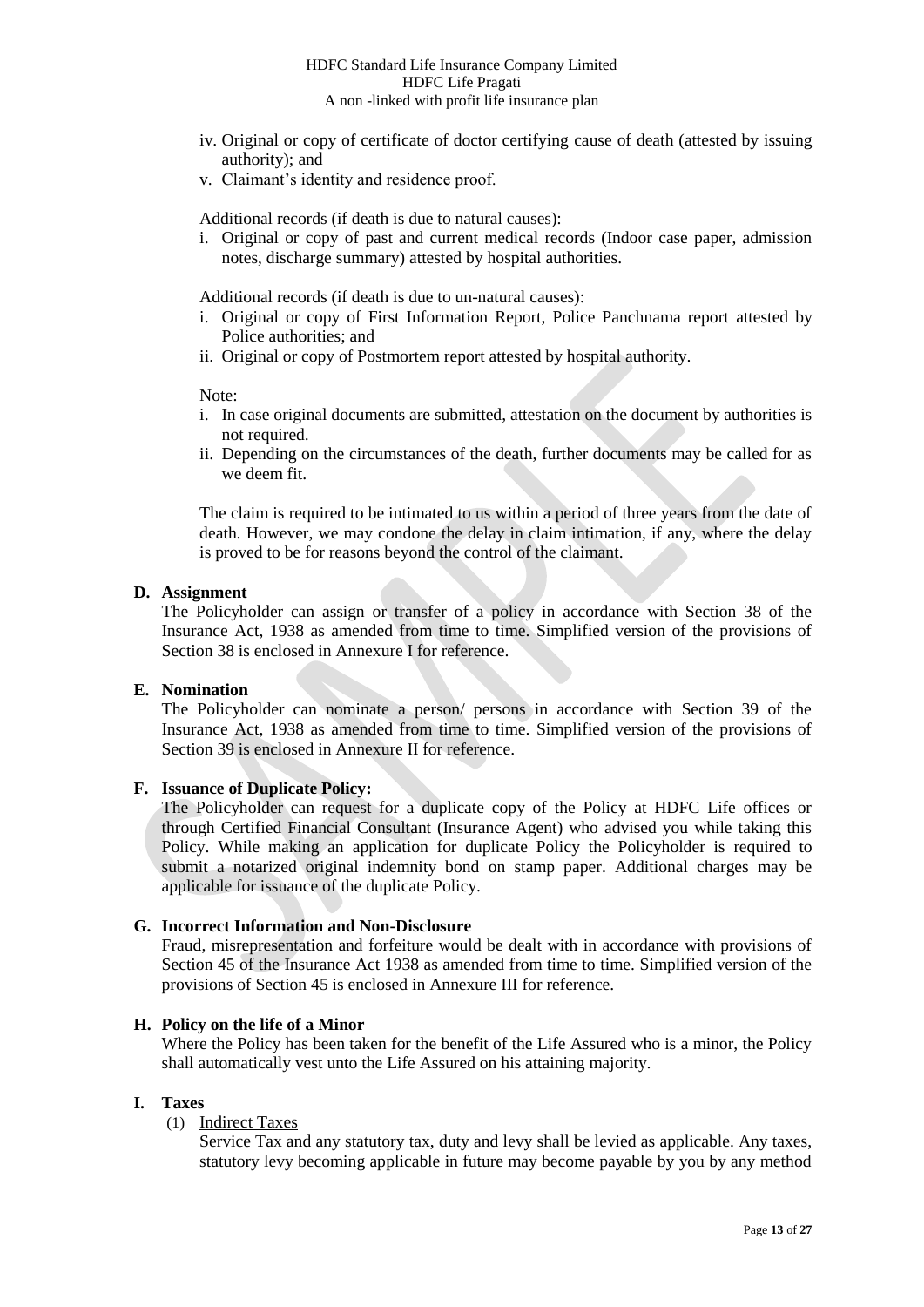including by levy of an additional monetary amount in addition to Premium and or charges.

(2) Direct Taxes

Tax will be deducted at the applicable rate from the payments made under the Policy, as per the prevailing provisions of the Income Tax Act, 1961.

### **J. Modification, Amendment, Re-enactment of or to the Insurance laws and rules, regulations, guidelines, clarifications, circulars etc. thereunder**

- (1) This Policy is subject to
	- i. The Insurance Act 1938 and Insurance Laws (Amendment) Act, 2015 as amended from time to time,
	- ii. Amendments, modifications (including re-enactment) as may be made from time to time, and
	- iii. Other such relevant Regulations, Rules, Laws, Guidelines, Circulars, Enactments etc as may be introduced thereunder from time to time.
- (2) We reserve the right to change any of these Policy provisions / terms and conditions in accordance with changes in applicable Regulations or Laws, and where required, with IRDAI's approval.
- (3) We are required to obtain prior approval from the IRDAI before making any material changes to these provisions, except for changes of regulatory / statutory nature.
- (4) We reserve the right to require submission by you of such documents and proof at all life stages of the Policy as may be necessary to meet the requirements under Anti- money Laundering/Know Your Customer norms and as may be laid down by IRDAI and other regulators from time to time.

### **K. Jurisdiction:**

This Policy shall be governed by the laws of India and the Indian Courts shall have jurisdiction to settle any disputes arising under the Policy.

### **L. Notices**

Any notice, direction or instruction given to us, under the Policy, shall be in writing and delivered by hand, post, facsimile or from registered electronic mail ID to:

HDFC Standard Life Insurance Company Limited, 11th Floor, Lodha Excelus, Apollo Mills Compound, N.M. Joshi Marg, Mahalaxmi, Mumbai - 400011.

Registered Office: Lodha Excelus, 13th Floor, Apollo Mills Compound, N.M. Joshi Marg, Mahalaxmi, Mumbai - 400011.

E-mail: service@hdfclife.com

Or such other address as may be informed by us.

Similarly, any notice, direction or instruction to be given by us, under the Policy, shall be in writing and delivered by hand, post, courier, facsimile or registered electronic mail ID to the updated address in the records of the Company.

You are requested to communicate any change in address, to the Company supported by the required address proofs to enable the Company to carry out the change of address in its systems. The onus of intimation of change of address lies with the Policyholder. An updated contact detail of the Policyholder will ensure that correspondences from the Company are correctly addressed to the Policyholder at the latest updated address.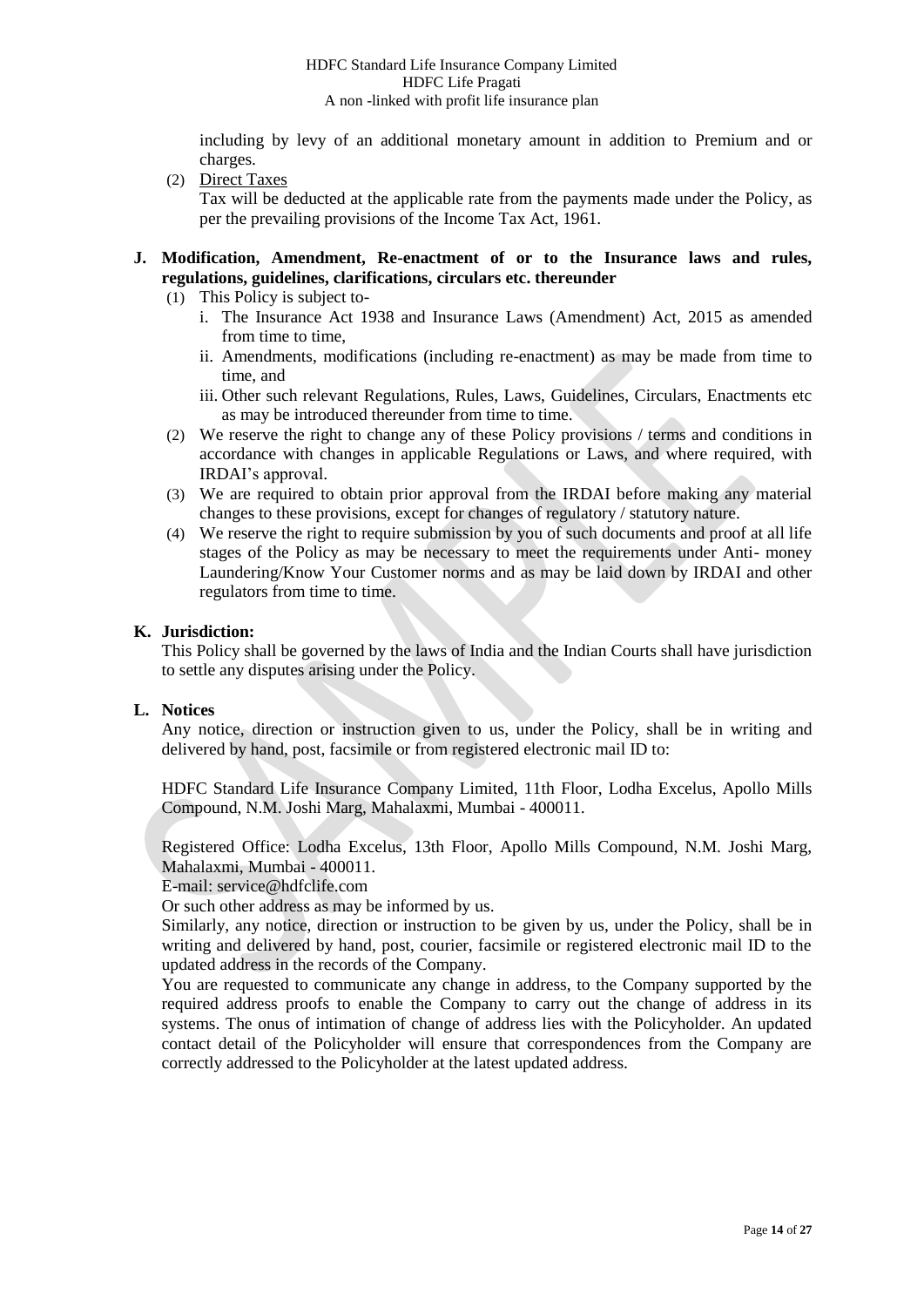# **Appendix 1 Guaranteed Surrender Value Factors as percentage of Total Premium**

| <b>Policy</b>  |                          |                          |                          |                          |                | <b>Policy Term</b> |        |                          |                          |                          |        |
|----------------|--------------------------|--------------------------|--------------------------|--------------------------|----------------|--------------------|--------|--------------------------|--------------------------|--------------------------|--------|
| Year           | 10                       | 11                       | 12                       | 13                       | 14             | 15                 | 16     | 17                       | 18                       | 19                       | 20     |
| $\mathbf{1}$   | $\overline{\phantom{a}}$ | $\blacksquare$           | $\overline{\phantom{a}}$ | $\overline{a}$           | $\overline{a}$ | $\overline{a}$     |        | $\overline{\phantom{a}}$ |                          |                          |        |
| $\overline{2}$ | 30.00%                   | 30.00%                   | 30.00%                   | 30.00%                   | 30.00%         | 30.00%             | 30.00% | 30.00%                   | 30.00%                   | 30.00%                   | 30.00% |
| 3              | 30.00%                   | 30.00%                   | 30.00%                   | 30.00%                   | 30.00%         | 30.00%             | 30.00% | 30.00%                   | 30.00%                   | 30.00%                   | 30.00% |
| 4              | 50.00%                   | 50.00%                   | 50.00%                   | 50.00%                   | 50.00%         | 50.00%             | 50.00% | 50.00%                   | 50.00%                   | 50.00%                   | 50.00% |
| 5              | 50.00%                   | 50.00%                   | 50.00%                   | 50.00%                   | 50.00%         | 50.00%             | 50.00% | 50.00%                   | 50.00%                   | 50.00%                   | 50.00% |
| 6              | 50.00%                   | 50.00%                   | 50.00%                   | 50.00%                   | 50.00%         | 50.00%             | 50.00% | 50.00%                   | 50.00%                   | 50.00%                   | 50.00% |
| 7              | 50.00%                   | 50.00%                   | 50.00%                   | 50.00%                   | 50.00%         | 50.00%             | 50.00% | 50.00%                   | 50.00%                   | 50.00%                   | 50.00% |
| 8              | 53.13%                   | 52.33%                   | 51.86%                   | 51.54%                   | 51.32%         | 51.15%             | 51.02% | 50.92%                   | 50.84%                   | 50.77%                   | 50.71% |
| 9              | 56.46%                   | 54.77%                   | 53.78%                   | 53.13%                   | 52.67%         | 52.33%             | 52.07% | 51.86%                   | 51.69%                   | 51.54%                   | 51.42% |
| 10             | 60.00%                   | 57.33%                   | 55.78%                   | 54.77%                   | 54.06%         | 53.54%             | 53.13% | 52.81%                   | 52.55%                   | 52.33%                   | 52.15% |
| 11             |                          | 60.00%                   | 57.85%                   | 56.46%                   | 55.49%         | 54.77%             | 54.22% | 53.78%                   | 53.43%                   | 53.13%                   | 52.89% |
| 12             |                          | $\overline{\phantom{a}}$ | 60.00%                   | 58.20%                   | 56.95%         | 56.03%             | 55.33% | 54.77%                   | 54.32%                   | 53.95%                   | 53.63% |
| 13             |                          |                          | $\overline{\phantom{a}}$ | 60.00%                   | 58.46%         | 57.33%             | 56.46% | 55.78%                   | 55.23%                   | 54.77%                   | 54.39% |
| 14             | $\overline{\phantom{a}}$ | $\overline{\phantom{0}}$ | $\overline{\phantom{a}}$ | $\overline{a}$           | 60.00%         | 58.65%             | 57.62% | 56.81%                   | 56.15%                   | 55.61%                   | 55.16% |
| 15             |                          |                          |                          | $\overline{a}$           |                | 60.00%             | 58.80% | 57.85%                   | 57.09%                   | 56.46%                   | 55.94% |
| 16             |                          |                          |                          | $\overline{\phantom{a}}$ |                |                    | 60.00% | 58.92%                   | 58.04%                   | 57.33%                   | 56.73% |
| 17             |                          |                          |                          |                          |                |                    |        | 60.00%                   | 59.01%                   | 58.20%                   | 57.53% |
| 18             |                          |                          |                          |                          |                |                    |        | $\overline{\phantom{a}}$ | 60.00%                   | 59.10%                   | 58.34% |
| 19             | $\overline{\phantom{a}}$ |                          | $\overline{\phantom{0}}$ |                          |                |                    |        | $\overline{\phantom{a}}$ | $\overline{\phantom{a}}$ | 60.00%                   | 59.16% |
| 20             |                          |                          |                          |                          |                |                    |        |                          |                          | $\overline{\phantom{a}}$ | 60.00% |

Note: This would only be payable once the policy has acquired a guaranteed surrender value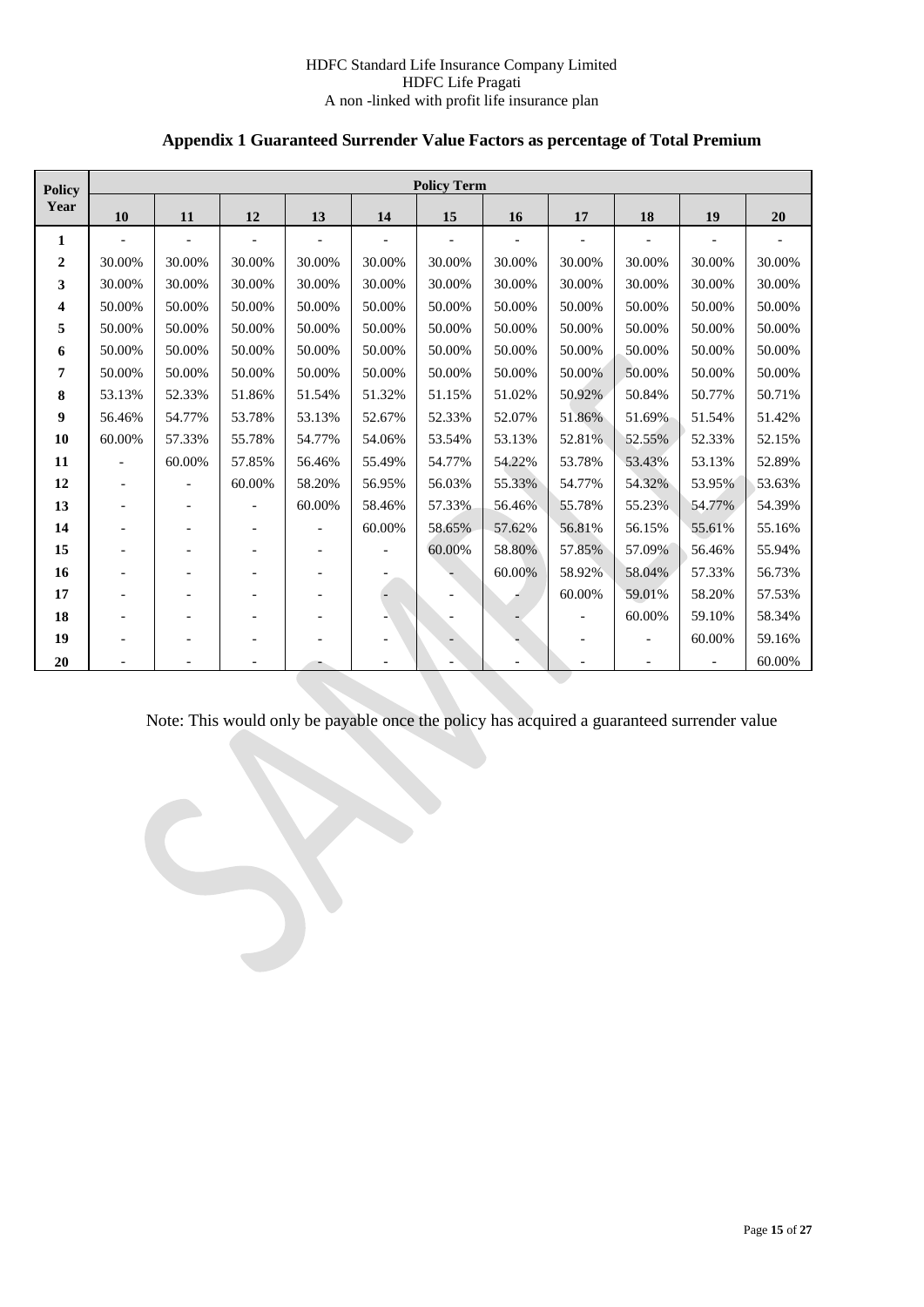| <b>Policy</b>  | <b>Policy Term</b>                                                                                             |   |   |   |   |                                                                                                                                                                                                                                                                      |    |    |    |                                                                       |    |    |                                           |    |                      |        |
|----------------|----------------------------------------------------------------------------------------------------------------|---|---|---|---|----------------------------------------------------------------------------------------------------------------------------------------------------------------------------------------------------------------------------------------------------------------------|----|----|----|-----------------------------------------------------------------------|----|----|-------------------------------------------|----|----------------------|--------|
| Year           | 5                                                                                                              | 6 | 7 | 8 | 9 | 10                                                                                                                                                                                                                                                                   | 11 | 12 | 13 | 14                                                                    | 15 | 16 | 17                                        | 18 | 19                   | 20     |
| $\mathbf{1}$   |                                                                                                                |   |   |   |   |                                                                                                                                                                                                                                                                      |    |    |    |                                                                       |    |    |                                           |    |                      |        |
| $\overline{2}$ |                                                                                                                |   |   |   |   | 61.31% 53.32% 46.36% 40.31% 53.06% 30.48% 26.51% 23.05% 20.04% 17.43% 15.16% 13.18% 11.46% 9.97%                                                                                                                                                                     |    |    |    |                                                                       |    |    |                                           |    | 8.67%                | 7.54%  |
| 3              |                                                                                                                |   |   |   |   | 70.51% 61.31% 53.32% 46.36% 40.31% 35.06% 30.48% 26.51% 23.05% 20.04% 17.43% 15.16% 13.18% 11.46% 9.97%                                                                                                                                                              |    |    |    |                                                                       |    |    |                                           |    |                      | 8.67%  |
| 4              | 81.09% 70.51% 61.31% 53.32% 46.36% 40.31% 53.06% 30.48% 26.51% 23.05% 20.04% 17.43% 15.16% 13.18% 11.46% 9.97% |   |   |   |   |                                                                                                                                                                                                                                                                      |    |    |    |                                                                       |    |    |                                           |    |                      |        |
| 5              |                                                                                                                |   |   |   |   | 93.25% 81.09% 70.51% 61.31% 53.32% 46.36% 40.31% 35.06% 30.48% 26.51% 23.05% 20.04% 17.43% 15.16% 13.18% 11.46%                                                                                                                                                      |    |    |    |                                                                       |    |    |                                           |    |                      |        |
| 6              |                                                                                                                |   |   |   |   | 93.25% 81.09% 70.51% 61.31% 53.32% 46.36% 40.31% 35.06% 30.48% 26.51% 23.05% 20.04% 17.43% 15.16% 13.18%                                                                                                                                                             |    |    |    |                                                                       |    |    |                                           |    |                      |        |
| 7              |                                                                                                                |   |   |   |   | 93.25% 81.09% 70.51% 61.31% 53.32% 46.36% 40.31% 35.06% 30.48% 26.51% 23.05% 20.04% 17.43% 15.16%                                                                                                                                                                    |    |    |    |                                                                       |    |    |                                           |    |                      |        |
| 8              |                                                                                                                |   |   |   |   | $-$ $93.25\% \,   81.09\% \,   70.51\% \,   61.31\% \,   53.32\% \,   46.36\% \,   40.31\% \,   35.06\% \,   30.48\% \,   26.51\% \,   23.05\% \,   20.04\% \,   17.43\% \,   16.02\% \,   17.43\% \,   16.02\% \,   17.43\% \,   17.43\% \,   16.02\% \,   17.43\%$ |    |    |    |                                                                       |    |    |                                           |    |                      |        |
| 9              |                                                                                                                |   |   |   |   | 93.25% 81.09% 70.51% 61.31% 53.32% 46.36% 40.31% 35.06% 30.48% 26.51% 23.05% 20.04%                                                                                                                                                                                  |    |    |    |                                                                       |    |    |                                           |    |                      |        |
| 10             |                                                                                                                |   |   |   |   | 93.25% 81.09% 70.51% 61.31% 53.32% 46.36% 40.31% 35.06% 30.48% 26.51% 23.05%                                                                                                                                                                                         |    |    |    |                                                                       |    |    |                                           |    |                      |        |
| 11             |                                                                                                                |   |   |   |   |                                                                                                                                                                                                                                                                      |    |    |    | 93.25% 81.09% 70.51% 61.31% 53.32% 46.36% 40.31% 35.06% 30.48% 26.51% |    |    |                                           |    |                      |        |
| 12             |                                                                                                                |   |   |   |   |                                                                                                                                                                                                                                                                      |    |    |    | 93.25% 81.09% 70.51% 61.31% 53.32% 46.36% 40.31% 35.06% 30.48%        |    |    |                                           |    |                      |        |
| 13             |                                                                                                                |   |   |   |   |                                                                                                                                                                                                                                                                      |    |    |    | 93.25% 81.09% 70.51% 61.31% 53.32% 46.36% 40.31% 35.06%               |    |    |                                           |    |                      |        |
| 14             |                                                                                                                |   |   |   |   |                                                                                                                                                                                                                                                                      |    |    |    | 93.25% 81.09% 70.51% 61.31% 53.32% 46.36% 40.31%                      |    |    |                                           |    |                      |        |
| 15             |                                                                                                                |   |   |   |   |                                                                                                                                                                                                                                                                      |    |    |    |                                                                       |    |    | 93.25% 81.09% 70.51% 61.31% 53.32% 46.36% |    |                      |        |
| 16             |                                                                                                                |   |   |   |   |                                                                                                                                                                                                                                                                      |    |    |    |                                                                       |    |    | $-$ 93.25% 81.09% 70.51% 61.31% 53.32%    |    |                      |        |
| 17             |                                                                                                                |   |   |   |   | $\overline{\phantom{a}}$                                                                                                                                                                                                                                             |    |    |    |                                                                       |    |    | 93.25% 81.09% 70.51% 61.31%               |    |                      |        |
| 18             |                                                                                                                |   |   |   |   |                                                                                                                                                                                                                                                                      |    |    |    |                                                                       |    |    |                                           |    | 93.25% 81.09% 70.51% |        |
| 19             |                                                                                                                |   |   |   |   |                                                                                                                                                                                                                                                                      |    |    |    |                                                                       |    |    |                                           |    | 93.25% 81.09%        |        |
| 20             |                                                                                                                |   |   |   |   |                                                                                                                                                                                                                                                                      |    |    |    |                                                                       |    |    |                                           |    |                      | 93.25% |
|                |                                                                                                                |   |   |   |   |                                                                                                                                                                                                                                                                      |    |    |    |                                                                       |    |    |                                           |    |                      |        |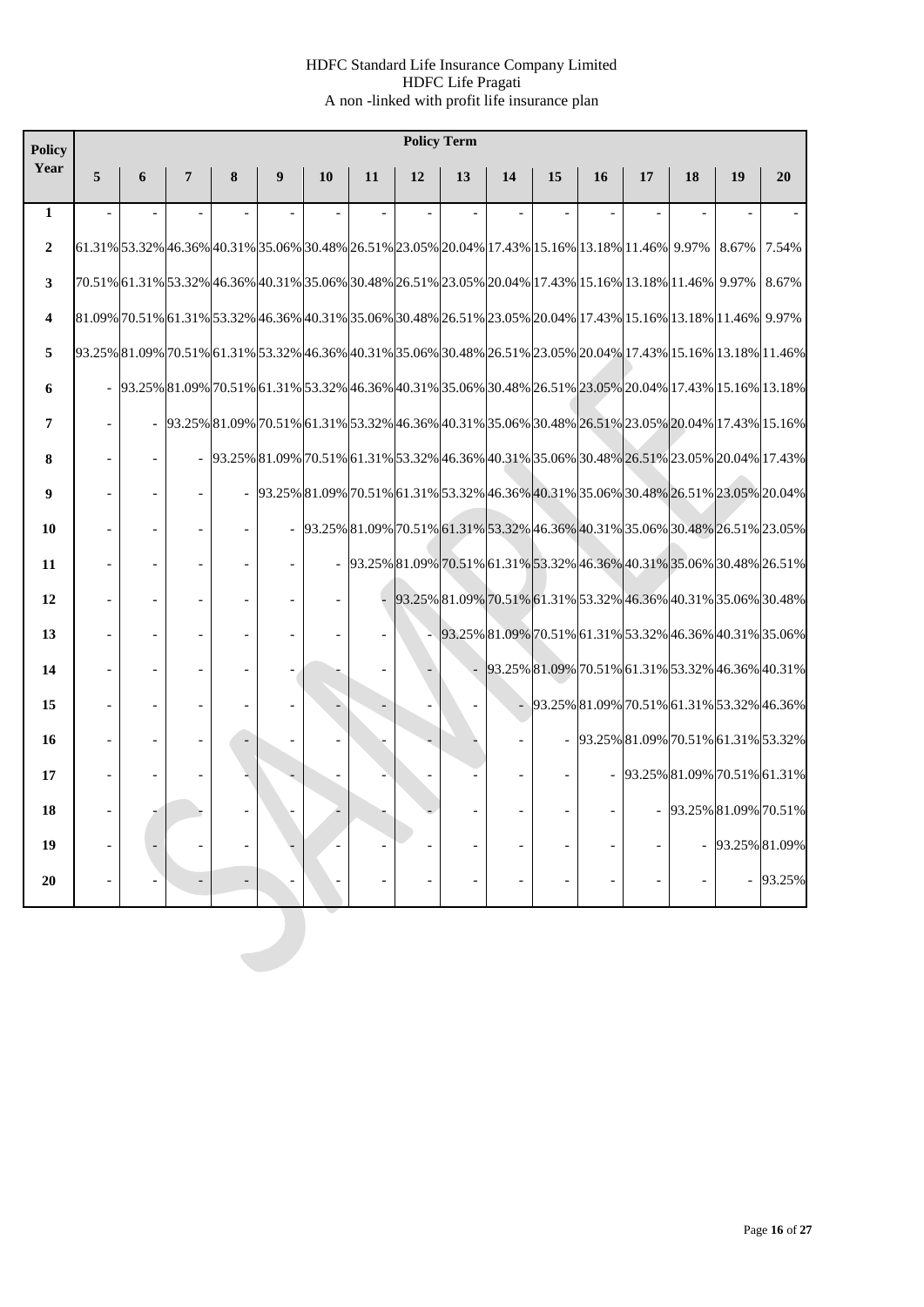### **Part G (Grievance Redress Mechanism)**

### 1. **Complaint Resolution Process**

(i) The customer can contact us on the below mentioned address in case of any complaint/ grievance:

Grievance Redressal Officer HDFC Standard Life Insurance Company Limited 11th Floor, Lodha Excelus, Apollo Mills Compound, N. M. Joshi Marg, Mahalaxmi, Mumbai, Maharashtra - 400011 Helpline number: 18602679999 (Local charges apply) E-mail[: service@hdfclife.com](mailto:service@hdfclife.com)

- (ii) All grievances (Service and sales) received by the Company will be responded to within the prescribed regulatory Turn Around Time (TAT) of 14 days.
- (iii) Written request or email from the registered email id is mandatory.
- (iv) If required, we will investigate the complaints by taking inputs from the customer over the telephone or through personal meetings.
- (v) We will issue an acknowledgement letter to the customer within 3 working days of the receipt of complaint.
- (vi) The acknowledgement that is sent to the customer has the details of the complaint number, the Policy number and the Grievance Redressal Officer's name who will be handling the complaint of the customer.
- (vii) If the customer's complaint is addressed within 3 days, the resolution communication will also act as the acknowledgment of the complaint.
- (viii) The final letter of resolution will offer redressal or rejection of the complaint along with the reason for doing the same.
- (ix) In case the customer is not satisfied with the decision sent to him or her, he or she may contact our Grievance Redressal Officer within 8 weeks of the receipt of the communication at any of the touch points mentioned in the document, failing which, we will consider the complaint to be satisfactorily resolved.
- (x) The following is the escalation matrix in case there is no response within the prescribed timelines or if you are not satisfied with the response. The number of days specified in the below- mentioned escalation matrix will be applicable from the date of escalation.

| <b>Level</b>                                            | <b>Designation</b>                                                                           | <b>Response Time</b> |
|---------------------------------------------------------|----------------------------------------------------------------------------------------------|----------------------|
| 1st Level                                               | Sr. Manager - Customer Relations                                                             | 10 working days      |
| 2nd Level (for response not<br>received from Level 1)   | Vice President - Customer Relations                                                          | 10 working days      |
| Final Level (for response not<br>received from Level 2) | Sr. Vice President and Head Customer<br>Relations & Principal Grievance Redressal<br>Officer | 3 working days       |

You are requested to follow the aforementioned matrix to receive satisfactory response from us.

(xi) If you are not satisfied with the response or do not receive a response from us within 14 days, you may approach the Grievance Cell of IRDAI on the following contact details:

- IRDAI Grievance Call Centre (IGCC) TOLL FREE NO:155255
- $\bullet$  Email ID: complaints@irda.gov.in
- Online- You can register your complaint online at http://www.igms.irda.gov.in/
- Address for communication for complaints by fax/paper: Consumer Affairs Department Insurance Regulatory and Development Authority of India 9th floor, United India Towers, Basheerbagh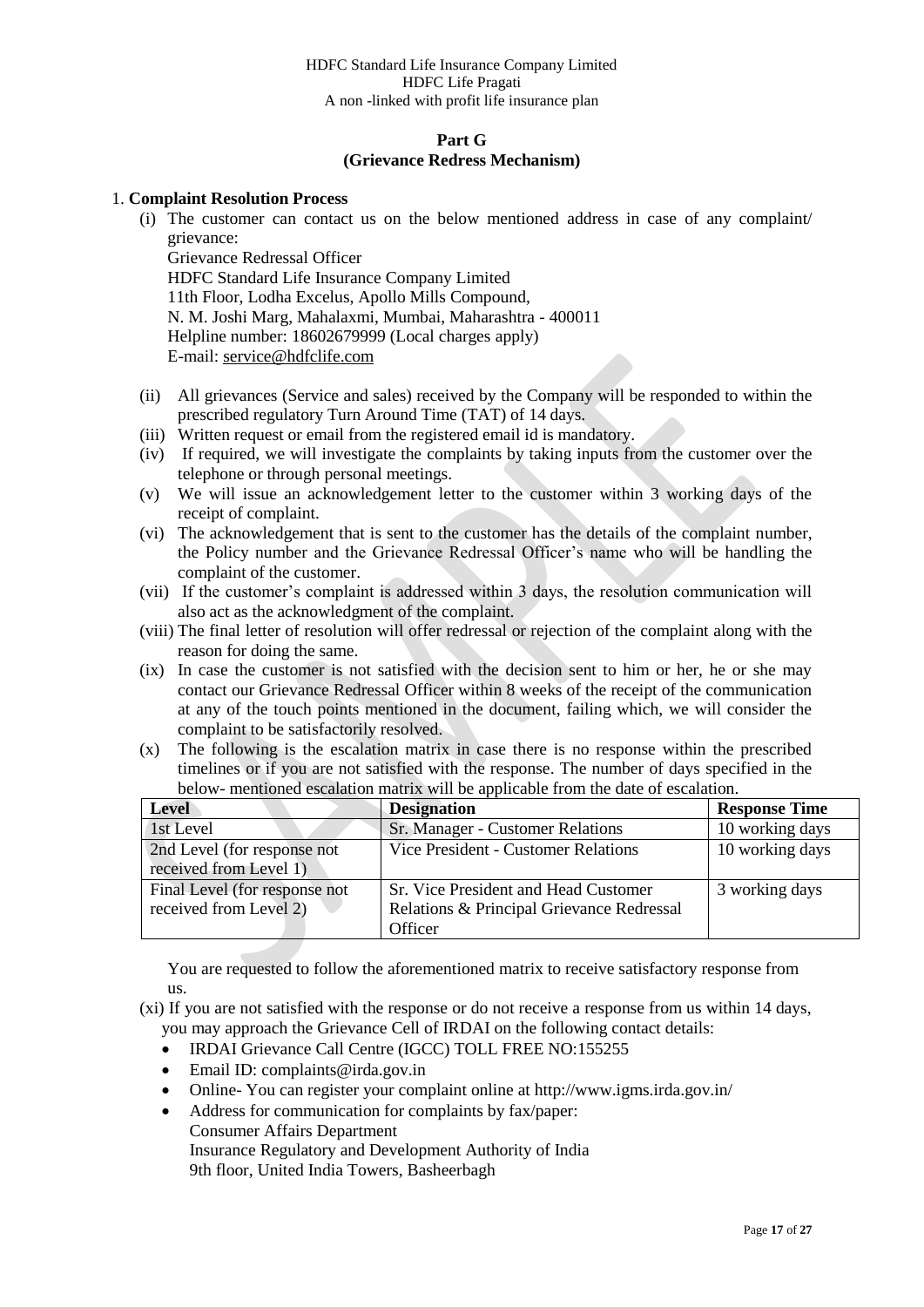Hyderabad – 500 029, Telangana State (India) Fax No: 91- 40 – 6678 9768

2. In the event you are dissatisfied with the response provided by us, you may approach the Insurance Ombudsman in your region. The contact details of the Insurance Ombudsman are provided below.

| Office of the<br>Ombudsman | <b>Contact Details</b>                                                                                                                                                                                                                                                  | <b>Areas of Jurisdiction</b>                                                              |
|----------------------------|-------------------------------------------------------------------------------------------------------------------------------------------------------------------------------------------------------------------------------------------------------------------------|-------------------------------------------------------------------------------------------|
| <b>AHMEDABAD</b>           | Office of the Insurance Ombudsman,<br>2nd floor, Ambica House,<br>Near C.U. Shah College,<br>5, Navyug Colony, Ashram Road,<br>Ahmedabad - 380 014.<br>Tel.: 079 - 27546150 / 27546139<br>Fax: 079 - 27546142<br>Email: bimalokpal.ahmedabad@gbic.co.in                 | Gujarat, Dadra &<br>Nagar Haveli, Daman<br>and Diu                                        |
| <b>BHOPAL</b>              | Office of the Insurance Ombudsman,<br><b>Janak Vihar Complex, 2nd Floor,</b><br>6, Malviya Nagar, Opp. Airtel Office,<br><b>Near New Market,</b><br>Bhopal - 462 003.<br>Tel.: 0755 - 2769201 / 2769202<br>Fax: $0755 - 2769203$<br>Email: bimalokpal.bhopal@gbic.co.in | Madhya Pradesh &<br>Chhattisgarh                                                          |
| <b>BHUBANESHWAR</b>        | Office of the Insurance Ombudsman,<br>62, Forest park,<br>Bhubneshwar $-751009$ .<br>Tel.: 0674 - 2596461 /2596455<br>Fax: 0674 - 2596429<br>Email: bimalokpal.bhubaneswar@gbic.co.in                                                                                   | Orissa                                                                                    |
| <b>BENGALURU</b>           | Office of the Insurance Ombudsman,<br>Jeevan Soudha Building, PID No. 57-27-N-19<br>Ground Floor, 19/19, 24th Main Road,<br>JP Nagar, Ist Phase,<br>Bengaluru - 560 078.<br>Tel.: 080 - 26652048 / 26652049<br>Email: bimalokpal.bengaluru@gbic.co.in                   | Karnataka                                                                                 |
| <b>CHANDIGARH</b>          | Office of the Insurance Ombudsman,<br>S.C.O. No. 101, 102 & 103, 2nd Floor,<br>Batra Building, Sector 17 - D,<br>Chandigarh $-160$ 017.<br>Tel.: 0172 - 2706196 / 2706468<br>Fax: 0172 - 2708274<br>Email: bimalokpal.chandigarh@gbic.co.in                             | Punjab, Haryana,<br><b>Himachal Pradesh,</b><br>Jammu & Kashmir,<br>Chandigarh            |
| <b>CHENNAI</b>             | Office of the Insurance Ombudsman,<br>Fatima Akhtar Court, 4th Floor, 453,<br>Anna Salai, Teynampet,<br><b>CHENNAI - 600 018.</b><br>Tel.: 044 - 24333668 / 24335284<br>Fax: 044 - 24333664<br>Email: bimalokpal.chennai@gbic.co.in                                     | Tamil Nadu,<br><b>Pondicherry Town and</b><br>Karaikal (which are<br>part of Pondicherry) |
| <b>NEW DELHI</b>           | Office of the Insurance Ombudsman,                                                                                                                                                                                                                                      | <b>Delhi</b>                                                                              |

**a. Details and addresses of Insurance Ombudsman**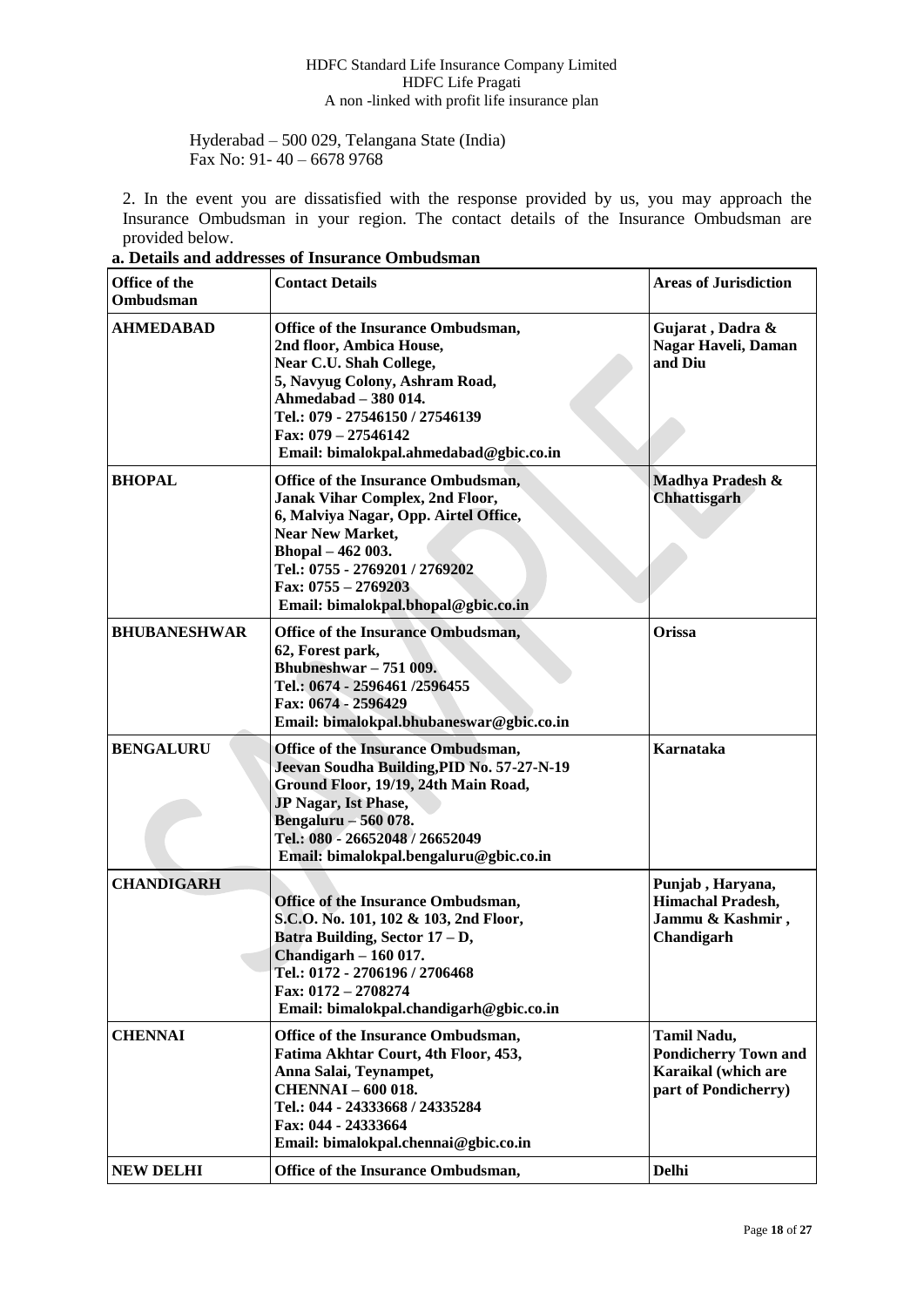|                  | 2/2 A, Universal Insurance Building,<br>Asaf Ali Road,<br>New Delhi - 110 002.<br>Tel.: 011 - 23239633 / 23237532<br>Fax: $011 - 23230858$<br>Email: bimalokpal.delhi@gbic.co.in                                                                                             |                                                                                                                                                                                                                                                                                                                         |
|------------------|------------------------------------------------------------------------------------------------------------------------------------------------------------------------------------------------------------------------------------------------------------------------------|-------------------------------------------------------------------------------------------------------------------------------------------------------------------------------------------------------------------------------------------------------------------------------------------------------------------------|
| <b>GUWAHATI</b>  | Office of the Insurance Ombudsman,<br>Jeevan Nivesh, 5th Floor,<br>Nr. Panbazar over bridge, S.S. Road,<br>Guwahati - 781001(ASSAM).<br>Tel.: 0361 - 2132204 / 2132205<br>Fax: 0361 - 2732937<br>Email: bimalokpal.guwahati@gbic.co.in                                       | Assam, Meghalaya,<br>Manipur, Mizoram,<br><b>Arunachal Pradesh,</b><br><b>Nagaland and Tripura</b>                                                                                                                                                                                                                      |
| <b>HYDERABAD</b> | Office of the Insurance Ombudsman,<br>6-2-46, 1st floor, "Moin Court",<br>Lane Opp. Saleem Function Palace,<br>A. C. Guards, Lakdi-Ka-Pool,<br><b>Hyderabad - 500 004.</b><br>Tel.: 040 - 65504123 / 23312122<br>Fax: 040 - 23376599<br>Email: bimalokpal.hyderabad@gbic.co. | Andhra Pradesh,<br>Telangana, Yanam and<br>part of Territory of<br><b>Pondicherry</b>                                                                                                                                                                                                                                   |
| <b>JAIPUR</b>    | Office of the Insurance Ombudsman,<br>Jeevan Nidhi - II Bldg., Gr. Floor,<br><b>Bhawani Singh Marg,</b><br>Jaipur - 302 005.<br>Tel.: $0141 - 2740363$<br>Email: bimalokpal.jaipur@gbic.co.in                                                                                | Rajasthan                                                                                                                                                                                                                                                                                                               |
| <b>ERNAKULAM</b> | Office of the Insurance Ombudsman,<br>2nd Floor, Pulinat Bldg.,<br>Opp. Cochin Shipyard, M. G. Road,<br><b>Ernakulam - 682 015.</b><br>Tel.: 0484 - 2358759 / 2359338<br>Fax: 0484 - 2359336<br>Email: bimalokpal.ernakulam@gbic.co.in                                       | Kerala, Lakshadweep,<br>Mahe $-$ a part of<br>Pondicherry                                                                                                                                                                                                                                                               |
| <b>KOLKATA</b>   | Office of the Insurance Ombudsman,<br>Hindustan Bldg. Annexe, 4th Floor,<br>4, C.R. Avenue,<br>KOLKATA - 700 072.<br>Tel.: 033 - 22124339 / 22124340<br>$\text{Fax}: 033 - 22124341$<br>Email: bimalokpal.kolkata@gbic.co.in                                                 | West Bengal,<br><b>Andaman &amp; Nicobar</b><br><b>Islands, Sikkim</b>                                                                                                                                                                                                                                                  |
| <b>LUCKNOW</b>   | Office of the Insurance Ombudsman,<br>6th Floor, Jeevan Bhawan, Phase-II,<br>Nawal Kishore Road, Hazratganj,<br>Lucknow - 226 001.<br>Tel.: 0522 - 2231330 / 2231331<br>Fax: 0522 - 2231310<br>Email: bimalokpal.lucknow@gbic.co.in                                          | <b>Districts of Uttar</b><br>Pradesh: Laitpur,<br>Jhansi, Mahoba,<br>Hamirpur, Banda,<br>Chitrakoot, Allahabad,<br>Mirzapur, Sonbhabdra,<br>Fatehpur, Pratapgarh,<br>Jaunpur, Varanasi,<br>Gazipur, Jalaun,<br>Kanpur, Lucknow,<br>Unnao, Sitapur,<br>Lakhimpur, Bahraich,<br>Barabanki, Raebareli,<br>Sravasti, Gonda, |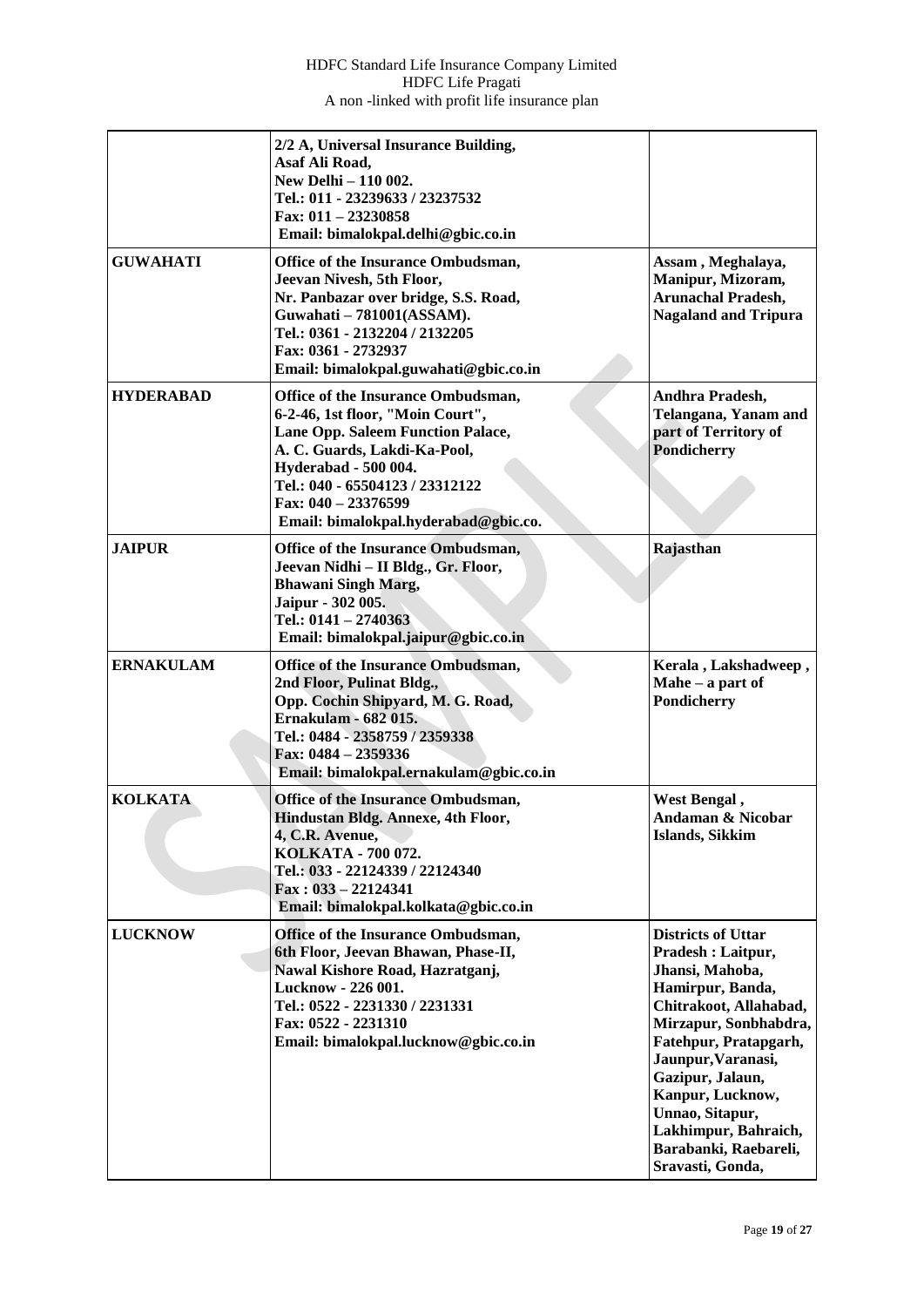|               |                                                                                                                                                                                                                                                  | Faizabad, Amethi,<br>Kaushambi,<br>Balrampur, Basti,<br>Ambedkarnagar,<br>Sultanpur,<br>Maharajgang,<br>Santkabirnagar,<br>Azamgarh,<br>Kushinagar, Gorkhpur,<br>Deoria, Mau,<br>Ghazipur, Chandauli,<br>Ballia, Sidharathnagar.                                                                                                                                                                                                                                              |
|---------------|--------------------------------------------------------------------------------------------------------------------------------------------------------------------------------------------------------------------------------------------------|-------------------------------------------------------------------------------------------------------------------------------------------------------------------------------------------------------------------------------------------------------------------------------------------------------------------------------------------------------------------------------------------------------------------------------------------------------------------------------|
| <b>MUMBAI</b> | Office of the Insurance Ombudsman,<br>3rd Floor, Jeevan Seva Annexe,<br>S. V. Road, Santacruz (W),<br>Mumbai - 400 054.<br>Tel.: 022 - 26106552 / 26106960<br>Fax: $022 - 26106052$<br>Email: bimalokpal.mumbai@gbic.co.in                       | Goa, Mumbai<br><b>Metropolitan Region</b><br>excluding Navi<br>Mümbai & Thane                                                                                                                                                                                                                                                                                                                                                                                                 |
| <b>PATNA</b>  | Office of the Insurance Ombudsman,<br>1st Floor, Kalpana Arcade Building,,<br><b>Bazar Samiti Road,</b><br>Bahadurpur,<br>Patna 800 006.<br>Tel.: 0612-2680952<br>Email id: bimalokpal.patna@gbic.co.in.                                         | <b>Bihar and Jharkhand</b>                                                                                                                                                                                                                                                                                                                                                                                                                                                    |
| <b>NOIDA</b>  | Office of the Insurance Ombudsman,<br><b>Bhagwan Sahai Palace</b><br>4th Floor, Main Road,<br>Naya Bans, Sector 15,<br>Distt: Gautam Buddh Nagar,<br>U.P-201301.<br>Tel.: 0120-2514250 / 2514252 / 2514253<br>Email: bimalokpal.noida@gbic.co.in | <b>State of Uttaranchal</b><br>and the following<br><b>Districts of Uttar</b><br>Pradesh:<br>Agra, Aligarh, Bagpat,<br>Bareilly, Bijnor,<br>Budaun, Bulandshehar,<br>Etah, Kanooj,<br>Mainpuri, Mathura,<br>Meerut, Moradabad,<br>Muzaffarnagar,<br>Oraiyya, Pilibhit,<br>Etawah, Farrukhabad,<br>Firozbad,<br>Gautambodhanagar,<br>Ghaziabad, Hardoi,<br>Shahjahanpur, Hapur,<br>Shamli, Rampur,<br>Kashganj, Sambhal,<br>Amroha, Hathras,<br>Kanshiramnagar,<br>Saharanpur. |
| <b>PUNE</b>   | Office of the Insurance Ombudsman,<br>Jeevan Darshan Bldg., 3rd Floor,<br>C.T.S. No.s. 195 to 198,<br>N.C. Kelkar Road, Narayan Peth,<br>Pune $-411$ 030.<br>Tel.: 020-41312555<br>Email: Bimalokpal.pune@gbic.co.in                             | Maharashtra Area of<br>Navi Mumbai and<br><b>Thane excluding</b><br>Mumbai Metropolitan<br><b>Region</b>                                                                                                                                                                                                                                                                                                                                                                      |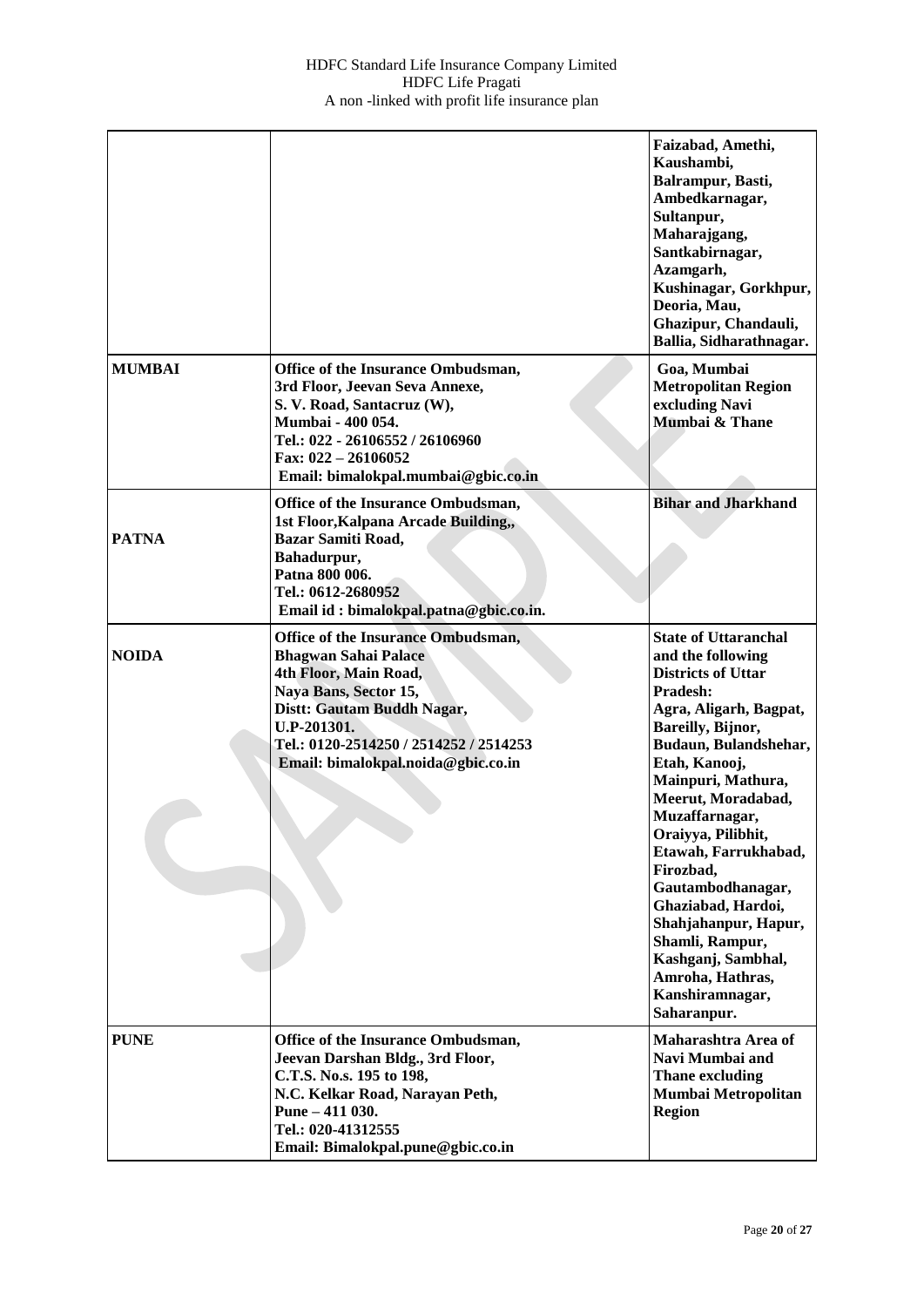# **b. Power of Ombudsman-**

The Ombudsman may receive and consider-

[\(i\)](http://indiankanoon.org/doc/160521836/) complaints under rule 13 of Redressal of Public Grievances Rules , 1998;

[\(ii\)](http://indiankanoon.org/doc/156757242/) any partial or total repudiation of claims by the Company;

[\(iii\)](http://indiankanoon.org/doc/163591613/) any dispute in regard to Premium paid or payable in terms of the Policy;

[\(iv\)](http://indiankanoon.org/doc/31367799/) any dispute on the legal construction of the Policy insofar as such disputes relate to claims;

[\(v\)](http://indiankanoon.org/doc/26463888/) delay in settlement of claims;

[\(vi\)](http://indiankanoon.org/doc/47238858/) non-issue of any insurance document to customers after receipt of Premium.

# **c. Manner in which complaint is to be made -**

- [\(i\)](http://indiankanoon.org/doc/160481793/) Policyholder who has a grievance against the Company, may himself or through his legal heirs make a complaint in writing to the Ombudsman within whose jurisdiction the branch or office of the Company complained against is located.
- [\(ii\)](http://indiankanoon.org/doc/116915928/) The complaint shall be in writing duly signed by the complainant or through his legal heirs and shall state clearly the name and address of the complainant, the name of the branch or office of the Company against which the complaint is made, the fact giving rise to complaint supported by documents, if any, relied on by the complainant, the nature and extent of the loss caused to the complainant and the relief sought from the Ombudsman.
- [\(iii\)](http://indiankanoon.org/doc/99464357/) No complaint to the Ombudsman shall lie unless -

[\(a\)](http://indiankanoon.org/doc/87794950/) The complainant had before making a complaint to the Ombudsman made a written representation to the Company named in the complaint and either the Company had rejected the complaint or the complainant had not received any reply within a period of one month after the Company received his representation or the complainant is not satisfied with the reply given to him by the Company;

[\(b\)](http://indiankanoon.org/doc/84880221/) The complaint is made not later than one year after the Company had rejected the representation or sent its final reply on the representation of the complainant; and

[\(c\)](http://indiankanoon.org/doc/116794480/) The complaint is not on the same subject-matter, for which any proceedings before any court, or Consumer Forum or arbitrator is pending or were so earlier.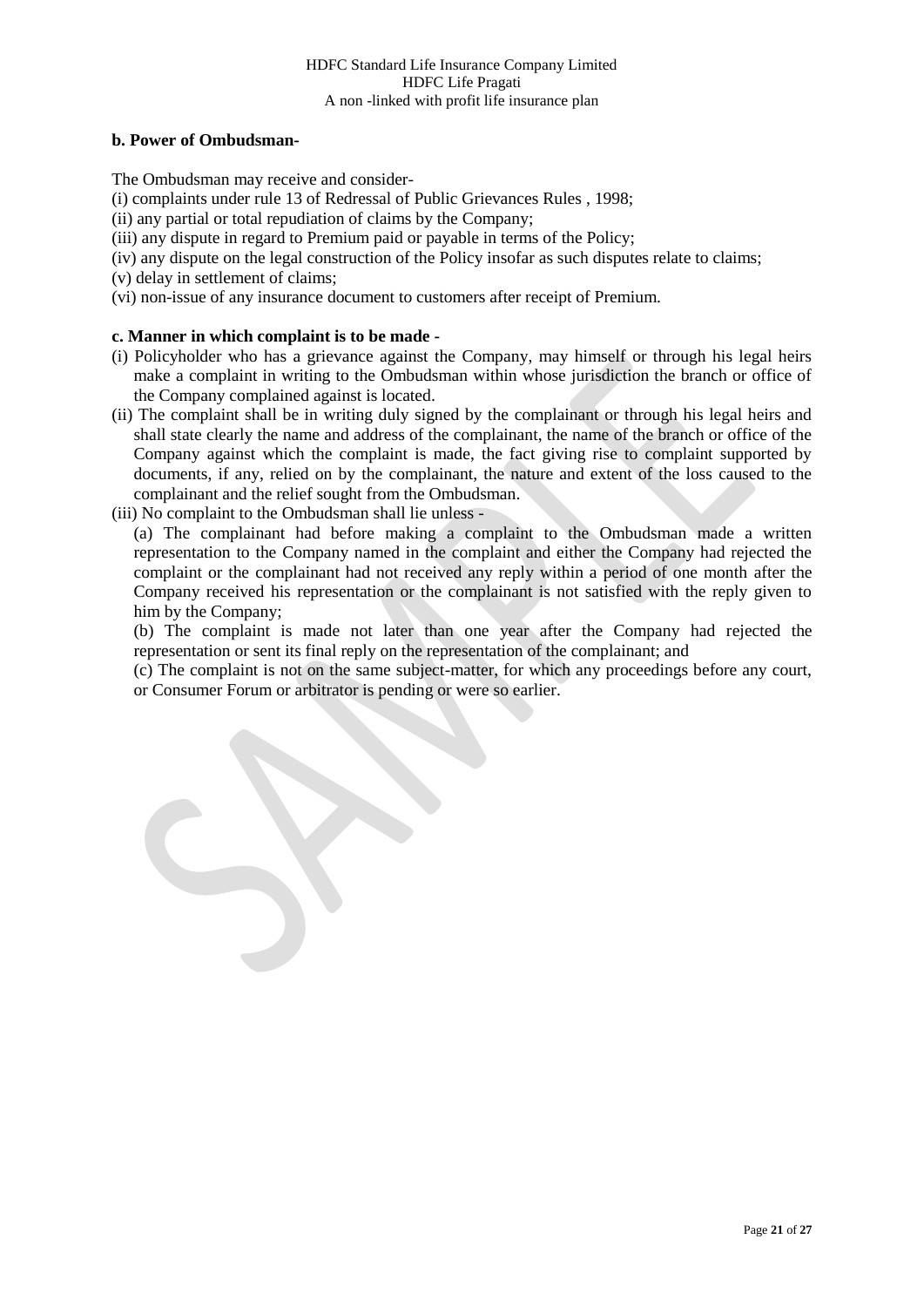### Annexure I

### **Section 38 - Assignment or Transfer of Insurance Policies**

Assignment or transfer of a policy should be in accordance with Section 38 of the Insurance Act, 1938 as amended by Insurance Laws (Amendment) Act, 2015 dated 23.03.2015The extant provisions in this regard are as follows:

- (1) This policy may be transferred/assigned, wholly or in part, with or without consideration.
- (2) An Assignment may be effected in a policy by an endorsement upon the policy itself or by a separate instrument under notice to the Insurer.
- (3) The instrument of assignment should indicate the fact of transfer or assignment and the reasons for the assignment or transfer, antecedents of the assignee and terms on which assignment is made.
- (4) The assignment must be signed by the transferor or assignor or duly authorized agent and attested by at least one witness.
- (5) The transfer or assignment shall not be operative as against an insurer until a notice in writing of the transfer or assignment and either the said endorsement or instrument itself or copy there of certified to be correct by both transferor and transferee or their duly authorised agents have been delivered to the insurer.
- (6) Fee to be paid for assignment or transfer can be specified by the Authority through Regulations.
- (7) On receipt of notice with fee, the insurer should Grant a written acknowledgement of receipt of notice. Such notice shall be conclusive evidence against the insurer of duly receiving the notice.
- (8) If the insurer maintains one or more places of business, such notices shall be delivered only at the place where the policy is being serviced.
- (9) The insurer may accept or decline to act upon any transfer or assignment or endorsement, if it has sufficient reasons to believe that it is
	- a. not bonafide or
	- b. not in the interest of the policyholder or
	- c. not in public interest or
	- d. is for the purpose of trading of the insurance policy.
- (10) Before refusing to act upon endorsement, the Insurer should record the reasons in writing and communicate the same in writing to Policyholder within 30 days from the date of policyholder giving a notice of transfer or assignment.
- (11) In case of refusal to act upon the endorsement by the Insurer, any person aggrieved by the refusal may prefer a claim to IRDAI within 30 days of receipt of the refusal letter from the Insurer.
- (12) The priority of claims of persons interested in an insurance policy would depend on the date on which the notices of assignment or transfer is delivered to the insurer; where there are more than one instruments of transfer or assignment, the priority will depend on dates of delivery of such notices. Any dispute in this regard as to priority should be referred to Authority.
- (13) Every assignment or transfer shall be deemed to be absolute assignment or transfer and the assignee or transferee shall be deemed to be absolute assignee or transferee, except

a. where assignment or transfer is subject to terms and conditions of transfer or assignment OR b. where the transfer or assignment is made upon condition that

i. the proceeds under the policy shall become payable to policyholder or nominee(s) in the event of assignee or transferee dying before the insured OR

ii. the insured surviving the term of the policy

Such conditional assignee will not be entitled to obtain a loan on policy or surrender the policy. This provision will prevail notwithstanding any law or custom having force of law which is contrary to the above position.

(14) In other cases, the insurer shall, subject to terms and conditions of assignment, recognize the transferee or assignee named in the notice as the absolute transferee or assignee and such person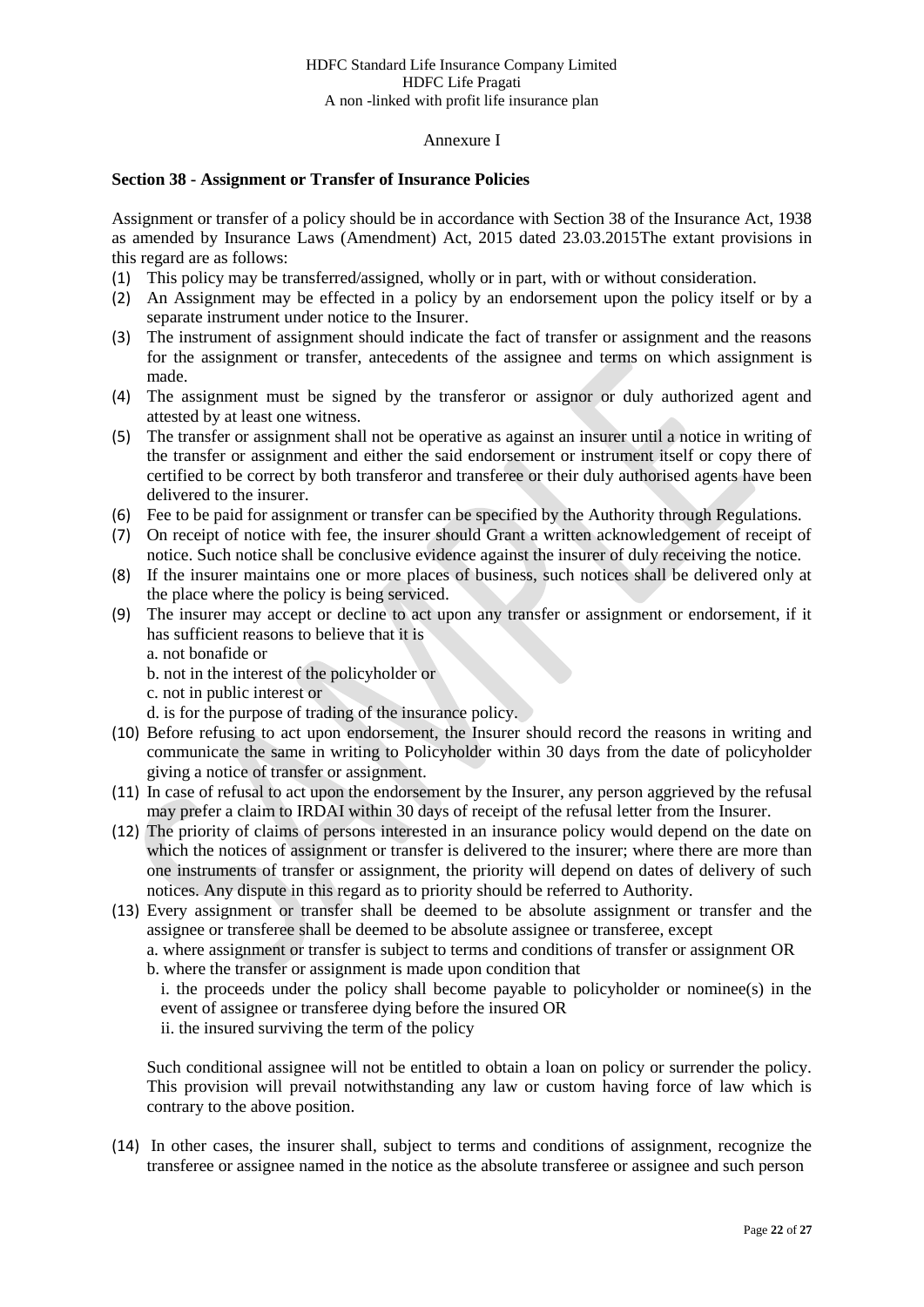a. shall be subject to all liabilities and equities to which the transferor or assignor was subject to at the date of transfer or assignment and

b. may institute any proceedings in relation to the policy

c. obtain loan under the policy or surrender the policy without obtaining the consent of the transferor or assignor or making him a party to the proceedings.

(15) Any rights and remedies of an assignee or transferee of a life insurance policy under an assignment or transfer effected before commencement of the Insurance Laws (Amendment) Act, 2015 shall not be affected by this section.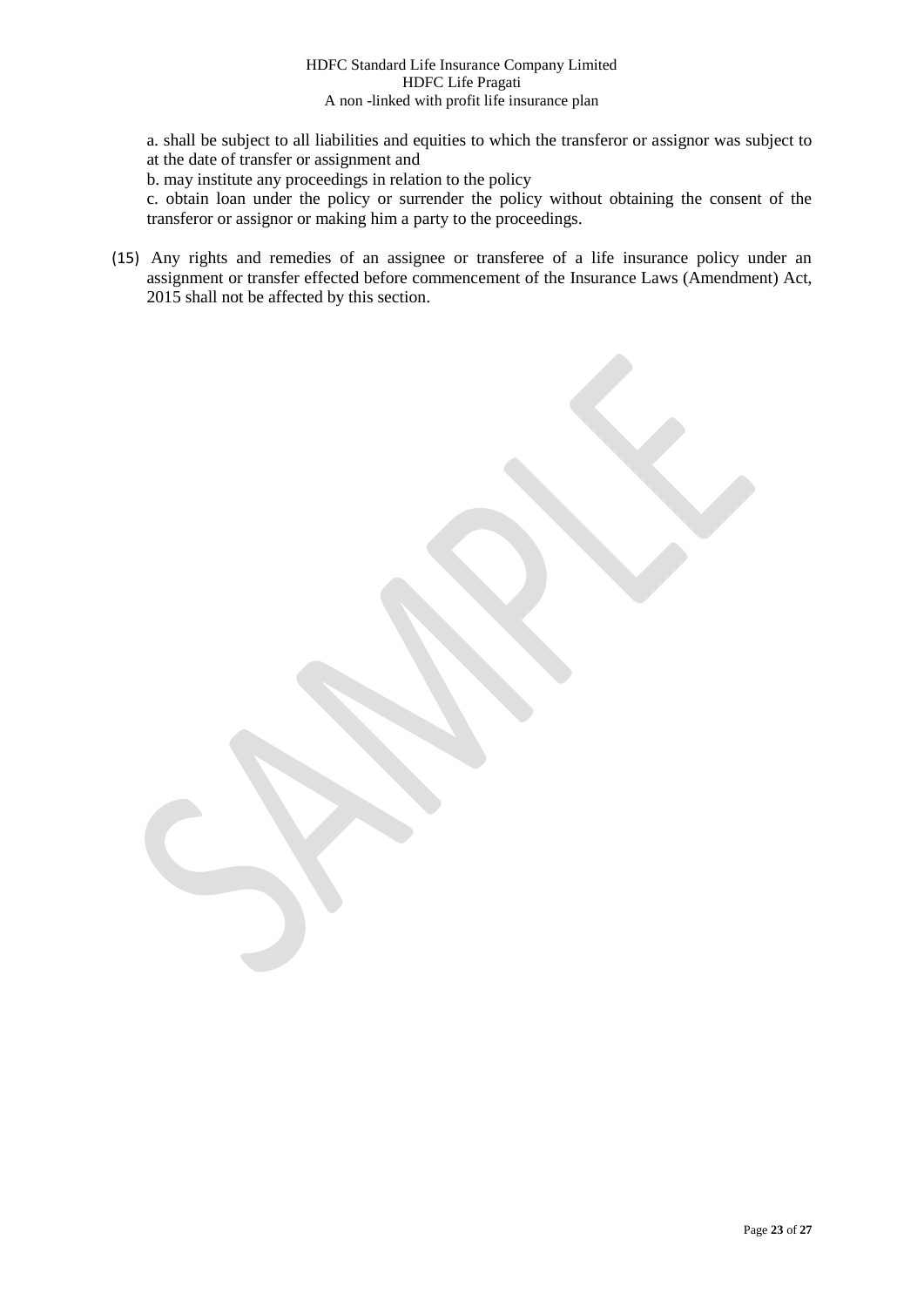#### Annexure II

### **Section 39 - Nomination by policyholder**

Nomination of a life insurance Policy is as below in accordance with Section 39 of the Insurance Act, 1938 as amended by Insurance Laws (Amendment) Act, 2015 dated 23.03.2015.The extant provisions in this regard are as follows:

- (1) The policyholder of a life insurance on his own life may nominate a person or persons to whom money secured by the policy shall be paid in the event of his death.
- (2) Where the nominee is a minor, the policyholder may appoint any person to receive the money secured by the policy in the event of policyholder's death during the minority of the nominee. The manner of appointment to be laid down by the insurer.
- (3) Nomination can be made at any time before the maturity of the policy.
- (4) Nomination may be incorporated in the text of the policy itself or may be endorsed on the policy communicated to the insurer and can be registered by the insurer in the records relating to the policy.
- (5) Nomination can be cancelled or changed at any time before policy matures, by an endorsement or a further endorsement or a will as the case may be.
- (6) A notice in writing of Change or Cancellation of nomination must be delivered to the insurer for the insurer to be liable to such nominee. Otherwise, insurer will not be liable if a bonafide payment is made to the person named in the text of the policy or in the registered records of the insurer.
- (7) Fee to be paid to the insurer for registering change or cancellation of a nomination can be specified by the Authority through Regulations.
- (8) On receipt of notice with fee, the insurer should grant a written acknowledgement to the policyholder of having registered a nomination or cancellation or change thereof.
- (9) A transfer or assignment made in accordance with Section 38 shall automatically cancel the nomination except in case of assignment to the insurer or other transferee or assignee for purpose of loan or against security or its reassignment after repayment. In such case, the nomination will not get cancelled to the extent of insurer's or transferee's or assignee's interest in the policy. The nomination will get revived on repayment of the loan.
- (10) The right of any creditor to be paid out of the proceeds of any policy of life insurance shall not be affected by the nomination.
- (11)In case of nomination by policyholder whose life is insured, if the nominees die before the policyholder, the proceeds are payable to policyholder or his heirs or legal representatives or holder of succession certificate.
- (12)In case nominee(s) survive the person whose life is insured, the amount secured by the policy shall be paid to such survivor(s).
- (13)Where the policyholder whose life is insured nominates his
	- a. parents or
	- b. spouse or
	- c. children or
	- d. spouse and children
	- e. or any of them

the nominees are beneficially entitled to the amount payable by the insurer to the policyholder unless it is proved that policyholder could not have conferred such beneficial title on the nominee having regard to the nature of his title.

(14)If nominee(s) die after the policyholder but before his share of the amount secured under the policy is paid, the share of the expired nominee(s) shall be payable to the heirs or legal representative of the nominee or holder of succession certificate of such nominee(s).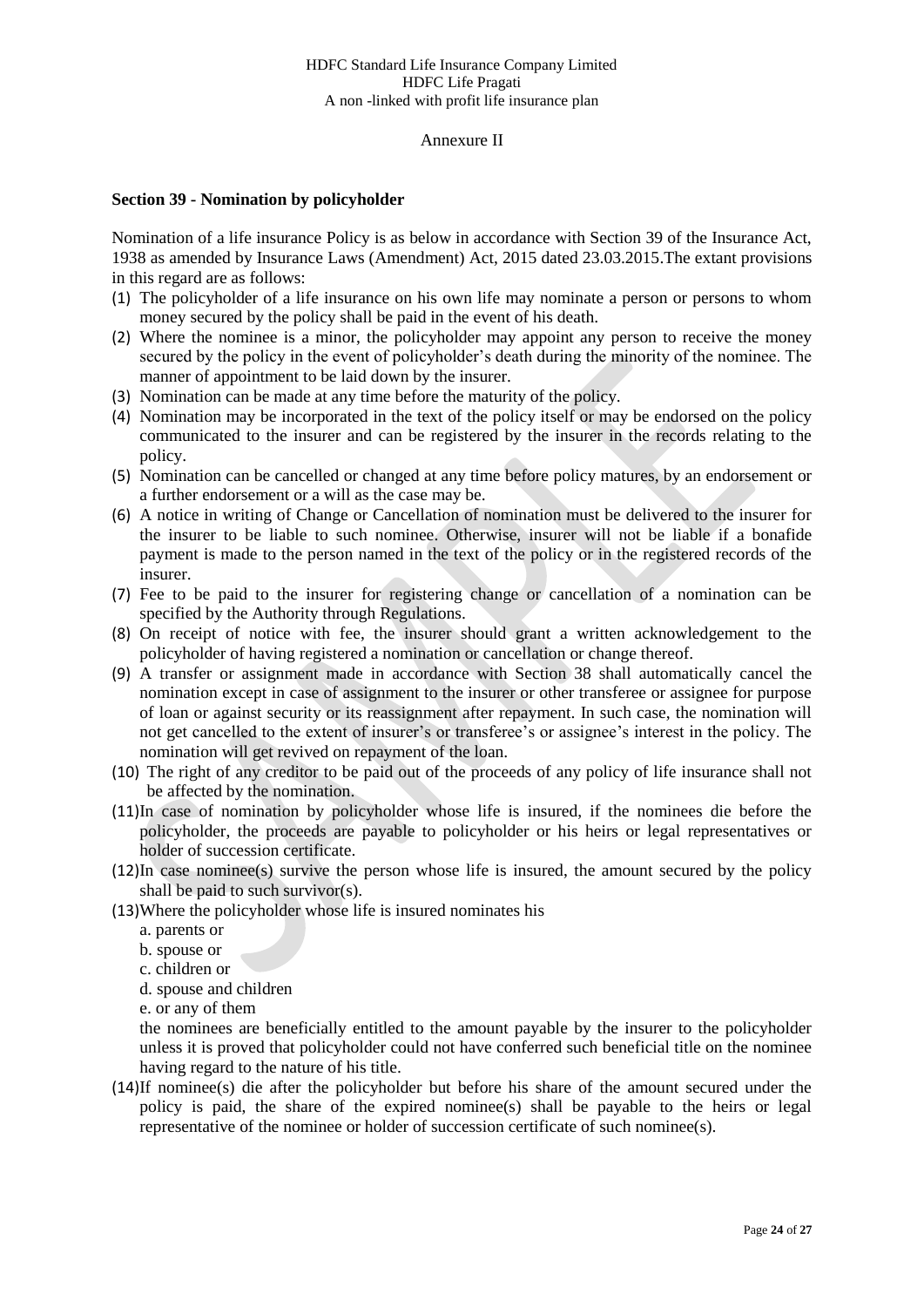- (15)The provisions of sub-section 7 and 8 (13 and 14 above) shall apply to all life insurance policies maturing for payment after the commencement of Insurance Laws (Amendment) Act, 2015 (i.e 23.03.2015 ).
- (16)If policyholder dies after maturity but the proceeds and benefit of the policy has not been paid to him because of his death, his nominee(s) shall be entitled to the proceeds and benefit of the policy.
- (17)The provisions of Section 39 are not applicable to any life insurance policy to which Section 6 of Married Women's Property Act, 1874 applies or has at any time applied except where before or after Insurance Laws (Amendment) Act, 2015, a nomination is made in favour of spouse or children or spouse and children whether or not on the face of the policy it is mentioned that it is made under Section 39. Where nomination is intended to be made to spouse or children or spouse and children under Section 6 of MWP Act, it should be specifically mentioned on the policy. In such a case only, the provisions of Section 39 will not apply.

**Disclaimer: This is not a comprehensive list of amendments of** Insurance Laws (Amendment) Act, 2015 **and only a simplified version prepared for general information. Policy Holders are advised to refer to Insurance Laws (Amendment) Act, 2015 dated 23.03.2015 for complete and accurate details.**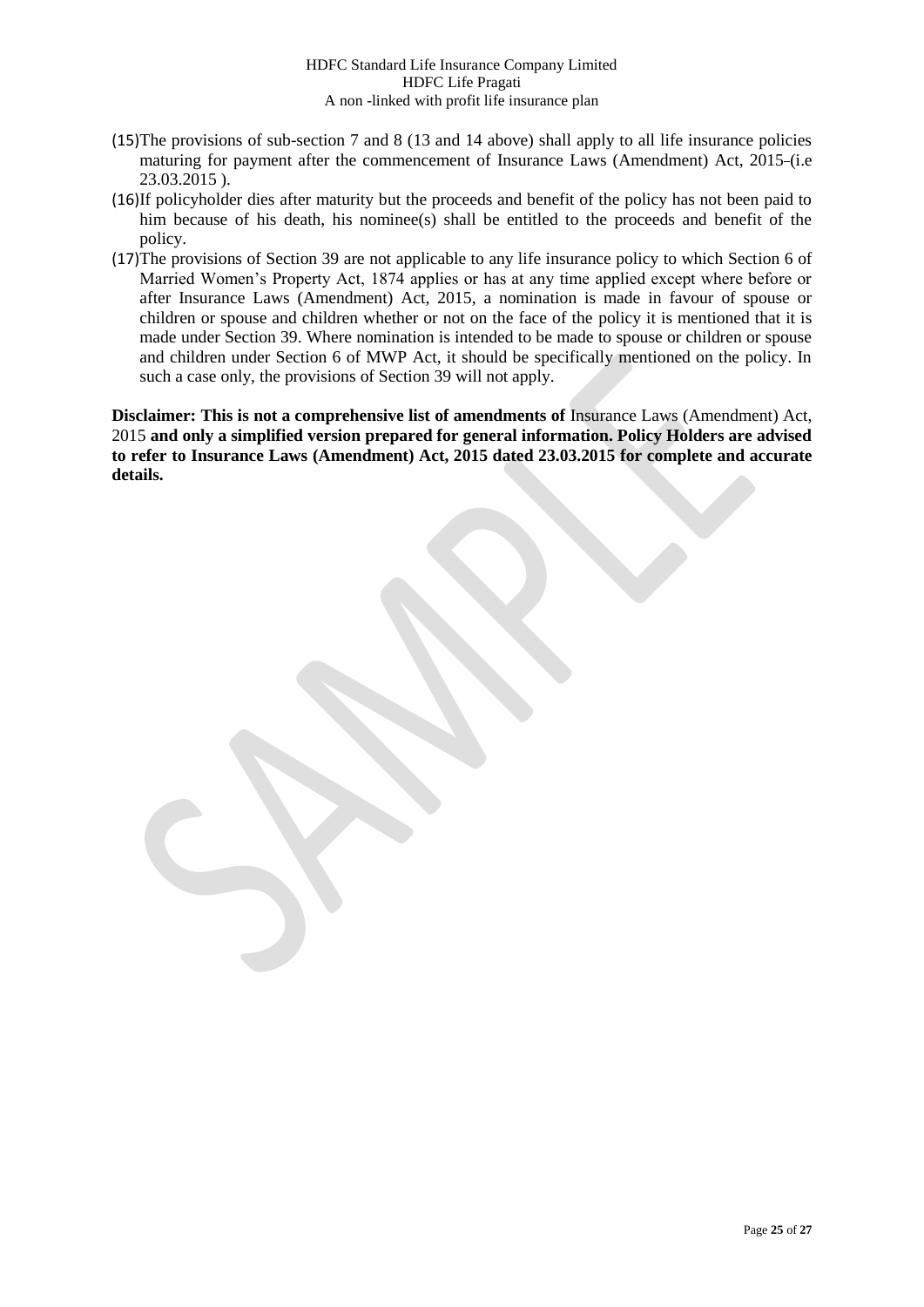# Annexure III

Provisions regarding policy not being called into question in terms of Section 45 of the Insurance Act, 1938, as amended by Insurance Laws (Amendment) Act, 2015 dated 23.03. are as follows:

- (1) No Policy of Life Insurance shall be called in question **on any ground whatsoever** after expiry of 3 yrs from
	- a. the date of issuance of policy or
	- b. the date of commencement of risk or
	- c. the date of revival of policy or
	- d. the date of rider to the policy
	- whichever is later
- (2) On the ground of fraud, a policy of Life Insurance may be called in question within 3 years from
	- a. the date of issuance of policy or
	- b. the date of commencement of risk or
	- c. the date of revival of policy or
	- d. the date of rider to the policy
	- whichever is later.

For this, the insurer should communicate in writing to the insured or legal representative or nominee or assignees of insured, as applicable, mentioning the ground and materials on which such decision is based.

(3) Fraud means any of the following acts committed by insured or by his agent, with the intent to deceive the insurer or to induce the insurer to issue a life insurance policy: a. The suggestion, as a fact of that which is not true and which the insured does not believe to

be true;

b. The active concealment of a fact by the insured having knowledge or belief of the fact; c. Any other act fitted to deceive; and

d. Any such act or omission as the law specifically declares to be fraudulent.

- (4) Mere silence is not fraud unless, depending on circumstances of the case, it is the duty of the insured or his agent keeping silence to speak or silence is in itself equivalent to speak.
- (5) No Insurer shall repudiate a life insurance Policy on the ground of Fraud, if the Insured / beneficiary can prove that the misstatement was true to the best of his knowledge and there was no deliberate intention to suppress the fact or that such mis-statement of or suppression of material fact are within the knowledge of the insurer. Onus of disproving is upon the policyholder, if alive, or beneficiaries.
- (6) Life insurance Policy can be called in question within 3 years on the ground that any statement of or suppression of a fact material to expectancy of life of the insured was incorrectly made in the proposal or other document basis which policy was issued or revived or rider issued. For this, the insurer should communicate in writing to the insured or legal representative or nominee or assignees of insured, as applicable, mentioning the ground and materials on which decision to repudiate the policy of life insurance is based.
- (7) In case repudiation is on ground of mis-statement and not on fraud, the premium collected on policy till the date of repudiation shall be paid to the insured or legal representative or nominee or assignees of insured, within a period of 90 days from the date of repudiation.
- (8) Fact shall not be considered material unless it has a direct bearing on the risk undertaken by the insurer. The onus is on insurer to show that if the insurer had been aware of the said fact, no life insurance policy would have been issued to the insured.
- (9) The insurer can call for proof of age at any time if he is entitled to do so and no policy shall be deemed to be called in question merely because the terms of the policy are adjusted on subsequent proof of age of life insured. So, this Section will not be applicable for questioning age or adjustment based on proof of age submitted subsequently.